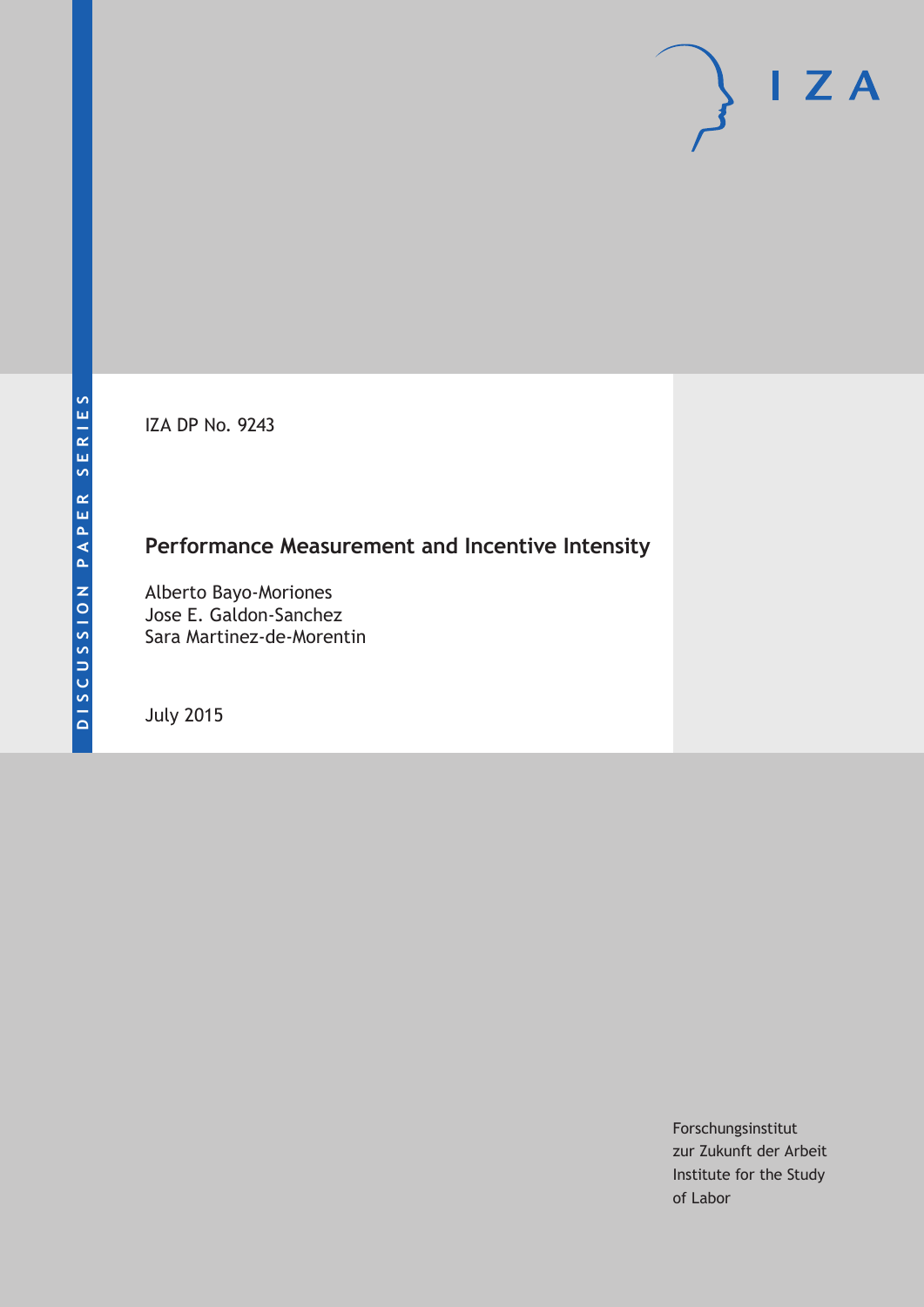# **Performance Measurement and Incentive Intensity**

### **Alberto Bayo-Moriones**

*Universidad Publica de Navarra* 

### **Jose E. Galdon-Sanchez**

*Universidad Publica de Navarra and IZA* 

### **Sara Martinez-de-Morentin**

*Universidad Publica de Navarra*

Discussion Paper No. 9243 July 2015

IZA

P.O. Box 7240 53072 Bonn Germany

Phone: +49-228-3894-0 Fax: +49-228-3894-180 E-mail: iza@iza.org

Any opinions expressed here are those of the author(s) and not those of IZA. Research published in this series may include views on policy, but the institute itself takes no institutional policy positions. The IZA research network is committed to the IZA Guiding Principles of Research Integrity.

The Institute for the Study of Labor (IZA) in Bonn is a local and virtual international research center and a place of communication between science, politics and business. IZA is an independent nonprofit organization supported by Deutsche Post Foundation. The center is associated with the University of Bonn and offers a stimulating research environment through its international network, workshops and conferences, data service, project support, research visits and doctoral program. IZA engages in (i) original and internationally competitive research in all fields of labor economics, (ii) development of policy concepts, and (iii) dissemination of research results and concepts to the interested public.

IZA Discussion Papers often represent preliminary work and are circulated to encourage discussion. Citation of such a paper should account for its provisional character. A revised version may be available directly from the author.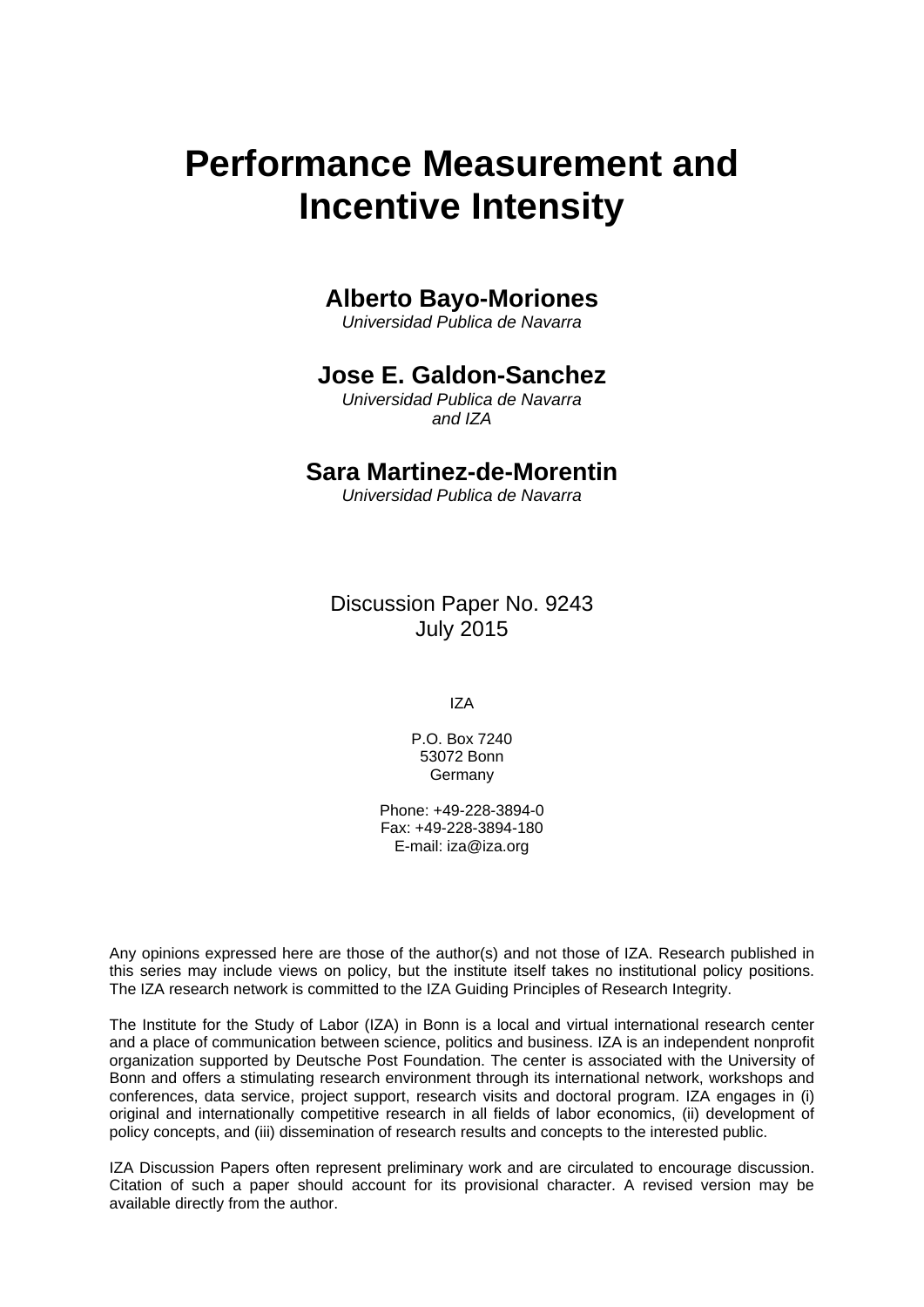IZA Discussion Paper No. 9243 July 2015

# **ABSTRACT**

## **Performance Measurement and Incentive Intensity1**

This study addresses the factors that determine the intensity of pay for performance schemes. The results indicate that the use of individual and group incentives boost intensity, whereas plant or firm pay for performance do not seem to affect the variable of interest. In addition, the adoption of measures of results, such as productivity or quality, has a significant positive effect on intensity. On the contrary, measures of human resource management outcomes, subjective measures and financial measures are not significant or have a negative effect on the intensity of pay for performance.

JEL Classification: J30, M52, M12

Keywords: pay for performance

Corresponding author:

 $\overline{\phantom{a}}$ 

Jose E. Galdon-Sanchez Department of Economics Universidad Publica de Navarra Campus de Arrosadia Pamplona 31006 **Spain** E-mail: jose.galdon@unavarra.es

<sup>&</sup>lt;sup>1</sup> The authors would like to thank the Fundacion BBVA for funding survey conducted at Spanish establishments. Alberto Bayo-Moriones acknowledges financial support from the Ministerio de Educacion y Ciencia (project ECO2013-48496-C4-2R). Jose Enrique Galdon-Sanchez and Sara Martinez-de-Morentin also acknowledge financial support from the Ministerio de Educacion y Ciencia (project ECO2011-24304).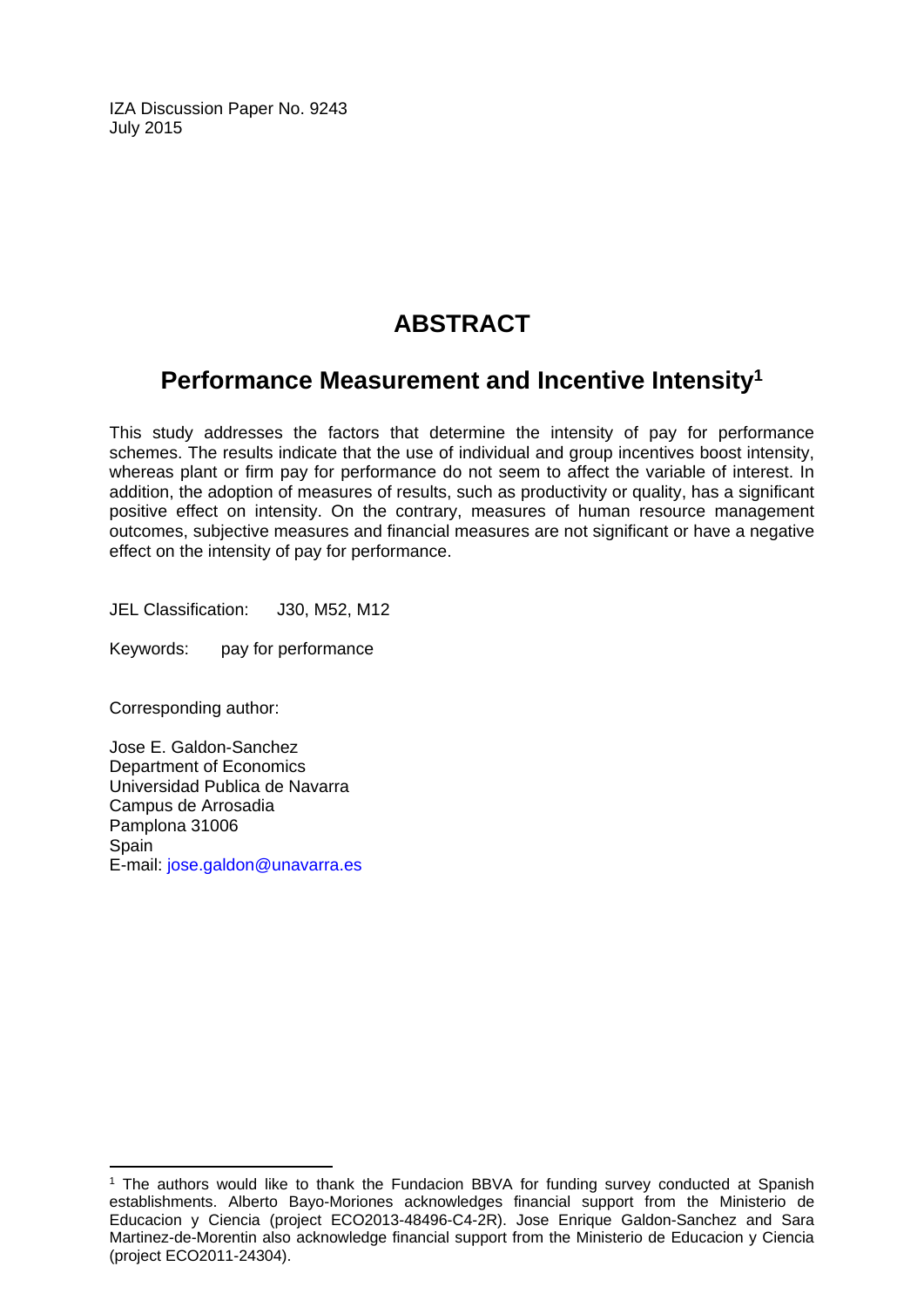#### **Introduction**

Performance measurement is a key issue both in the basic agency model and in subsequent theoretical extensions (for a review of theoretical work see, for example, Gibbons and Waldman, 1999; Prendergast, 1999; or Raith, 2008). More specifically, incentive theory establishes that the optimal intensity of incentives (that is, the proportion that variable pay represents in total compensation) depends on the properties of performance measures. For example, a body of research concludes that the design of incentives should be based on the informativeness principle. According to this principle any (costless) measure that adds information about workers' effort should be used in compensation contracts<sup>1</sup>.

In the last few years, empirical work has addressed the influence of performance measurement on incentive intensity (see Zenger and Marshall, 2000; Bowens and Van Lent, 2006; Gibbs et al., 2009; Kauhanen and Napari, 2012, among others). Despite the advances made by these recent studies, empirical work on this issue is still scarce, and much remains to be learned about how the decision to implement low or high powered incentives is made. Consequently, it is still not clear how organizations actually design their incentive schemes. In addition, the way incentives are implemented does not always match the theoretical predictions, as occurs with the informativeness principle previously mentioned (see Raith, 2008).

One of the main difficulties faced by the study on the determinants of incentive intensity is the lack of comprehensive data on how organizations actually design their incentive systems. As a consequence, work on the topic present certain limitations. For example, some authors include the number of performance measures as a determinant of intensity, but they do not consider the influence of specific measures and their properties (see Zenger and Marshall, 2000). Others take into account only certain properties of performance measures, such as risk and distortion (see Bowens and Van Lent, 2006). Certain analyses focus on the examination of case studies (see for example Gibbs et al., 2009), while others do not make in-depth studies of the implications of performance measurement for incentive intensity. For example, Kauhanen and Napari (2012) have extensive information about performance measures and measurement levels, but they only focus on the descriptive analysis of such information.

Our aim here is to complement this empirical research and examine the influence that performance measurement exerts on the intensity of incentives. In order to do so, we address two specific questions. First, we examine how the measurement level influences incentive intensity. The choice of the measurement level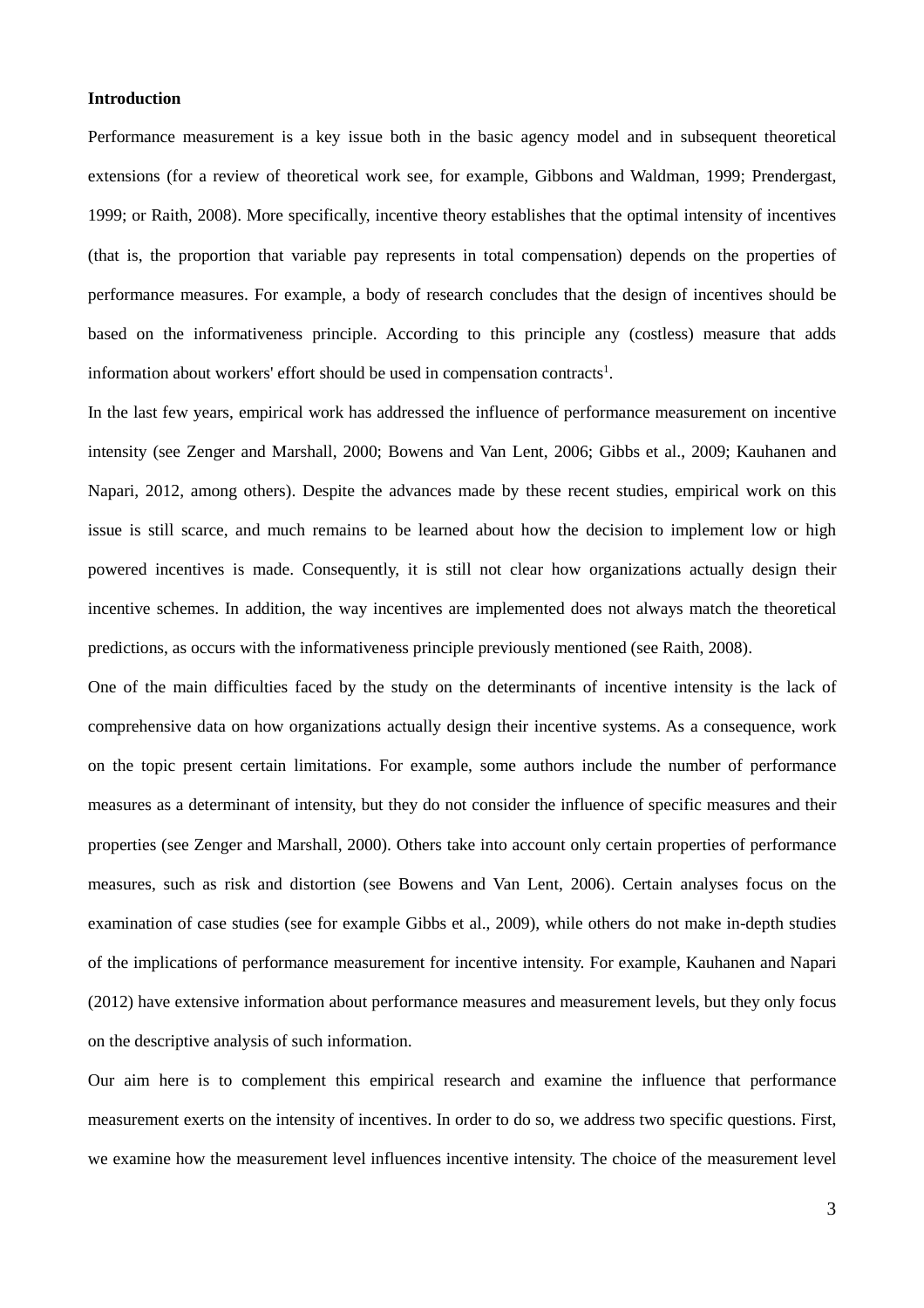is one of the relevant dimensions employers have to consider when designing their incentive schemes (see Baker, 2002). As Zenger and Marshall (2000) suggest, individual and collective incentives have different properties in terms of noise, distortion, and other attributes. For example, the adoption of group or plant incentives could help to solve potential problems such as distorted behavior by the worker. Consequently, we expect to find differences in the intensity of incentives depending on the organizational level of performance measurement.

Second, we take into account a broad set of measures and examine their influence on intensity for individual incentives, group incentives, and plant or firm incentives. Many studies on the topic analyze more vague categories such as financial and non-financial measures (see Ittner and Larcker, 2002). In this work, our main aim is to consider a set of indicators that comprehensively represents the measurement options available to employers. We think that our group of measures captures the specific attributes of the measurement process with precision. Consequently, we are able to carry out a detailed analysis of the determinants of incentive intensity. As we have already mentioned, we perform this analysis for the three different measurement levels available to organizations: individual group and plant or firm. We are not aware of previous work that analyses the relationship between performance measurement and incentive intensity in such an exhaustive way. Since the design of incentives at different levels may be driven by different forces, we go a step further in the study of the practice and examine the determinants of incentive intensity from a comprehensive perspective.

The analysis is based on a unique data set that contains extensive information on the provision of incentives in manufacturing establishments. More specifically, it includes data about the use of pay for performance (from now on, PfP), and about the use of PfP measured at individual (*Individual PfP*), group (*Group PfP*) and plant or firm (*Plant or Firm PfP*) levels. Regarding incentive intensity, the data reports on the proportion of total pay that depends on performance for each PfP scheme. In addition, it specifies which measures are used to determine performance, and contain information about a set of 11 indicators. To our knowledge, our data set constitutes a unique source of information about the relationship between PfP intensity and the use of performance measures at the three broad levels at which PfP can be implemented.

In order to study this relationship, our empirical strategy is as follows. First, we classify performance measures into four categories: *Results Category*, human resource management *(HRM) Outcomes Category,*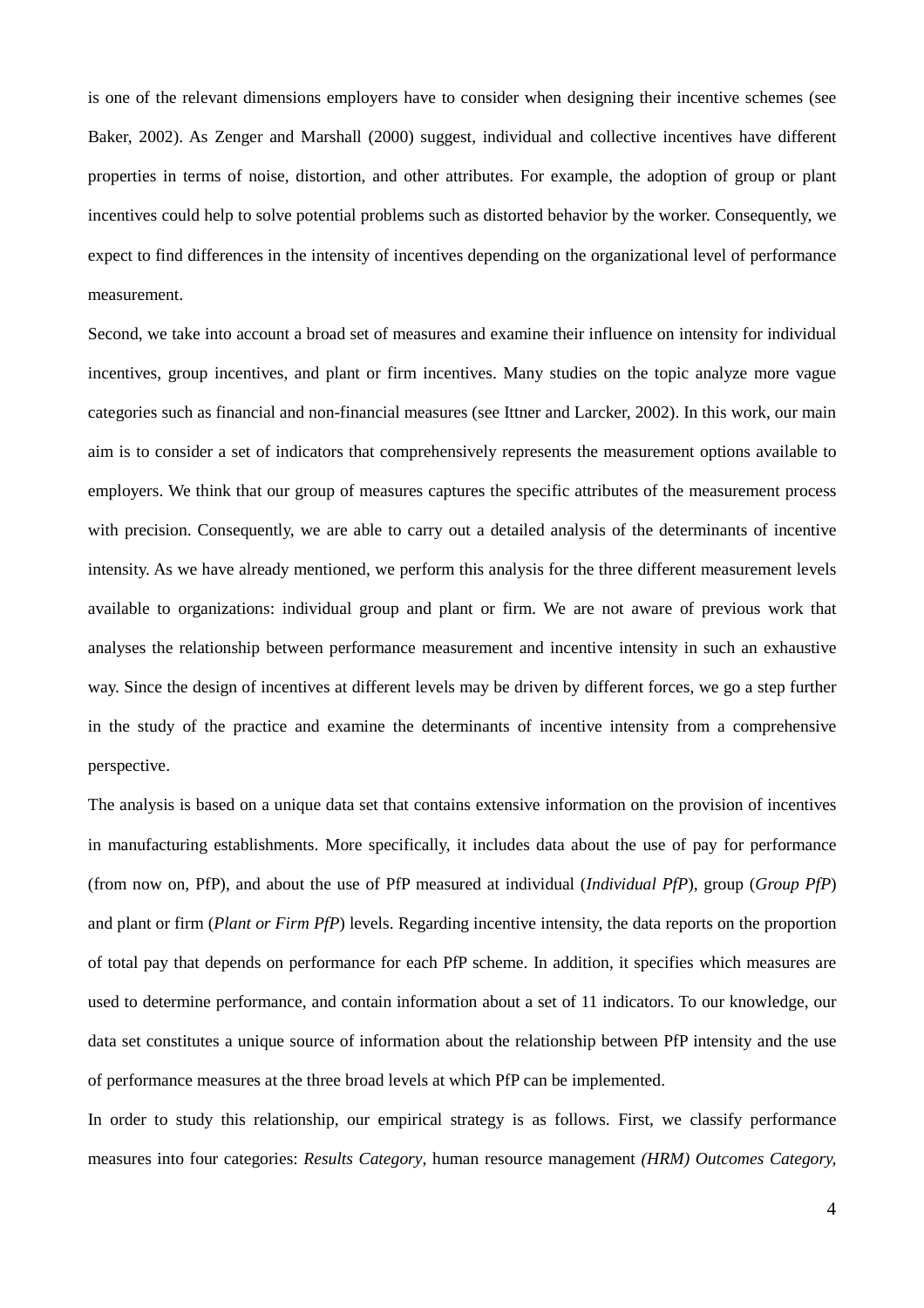*Subjective Category* and *Financial Category*. Then, we characterize each category in terms of five properties: *Noise, Controllable Risk*, *Impact on Firm Value*, *Distortion* and *Manipulability*. In addition, we describe the properties of *Individual PfP, Group PfP* and *Plant or Firm PfP*. Once we have completed our characterization of performance measures and PfP schemes, we perform OLS regressions of the determinants of incentive intensity.

Our findings show that results measures are the most common indicators of performance. In our sample, the intensity of incentives increases with the use of *Individual PfP* and *Group PfP*. On the contrary, there is no significant effect of *Plant or Firm PfP* use on the variable of interest. The use of the *Results Category* also has a positive effect on the intensity of incentives.

The remainder of the paper is organized as follows. Section 2 describes the factors that, according to the theory, determine the intensity of incentives. Section 3 deals with the level of performance measurement and its relationship with intensity. In Section 4, we analyze the indicators used to measure performance and their properties. The next section describes the data set used in this study, and Section 6 presents the results of the empirical analysis. In the last section we draw some conclusions.

#### **The determinants of incentive intensity**

From the literature on incentive provision and performance measure properties, we compile a set of factors that may influence incentive intensity. We begin by examining the agency model, which is the classic framework for understanding the provision of incentives in organizations (see Gibbons and Waldman, 1999). The central point of this model is the tradeoff between risk and incentives. The maximization problem for determining the optimal bonus rate concludes that intensity is negatively related to the agent's risk aversion, to the uncertainty in the production process and to the rate at which the marginal cost of effort increases. This framework reveals a relevant influence on incentive intensity for the purposes of our study: noise. When noise is high, the principal should increase wages to compensate workers for the risk they are exposed to (see Prendergast, 1999). From these ideas, we identify noise as the first relevant determinant of incentive intensity. More precisely, agency theory predicts a decrease of incentive intensity when noise in the production process is high.

The recent literature on incentive intensity makes a distinction between uncontrollable and controllable risk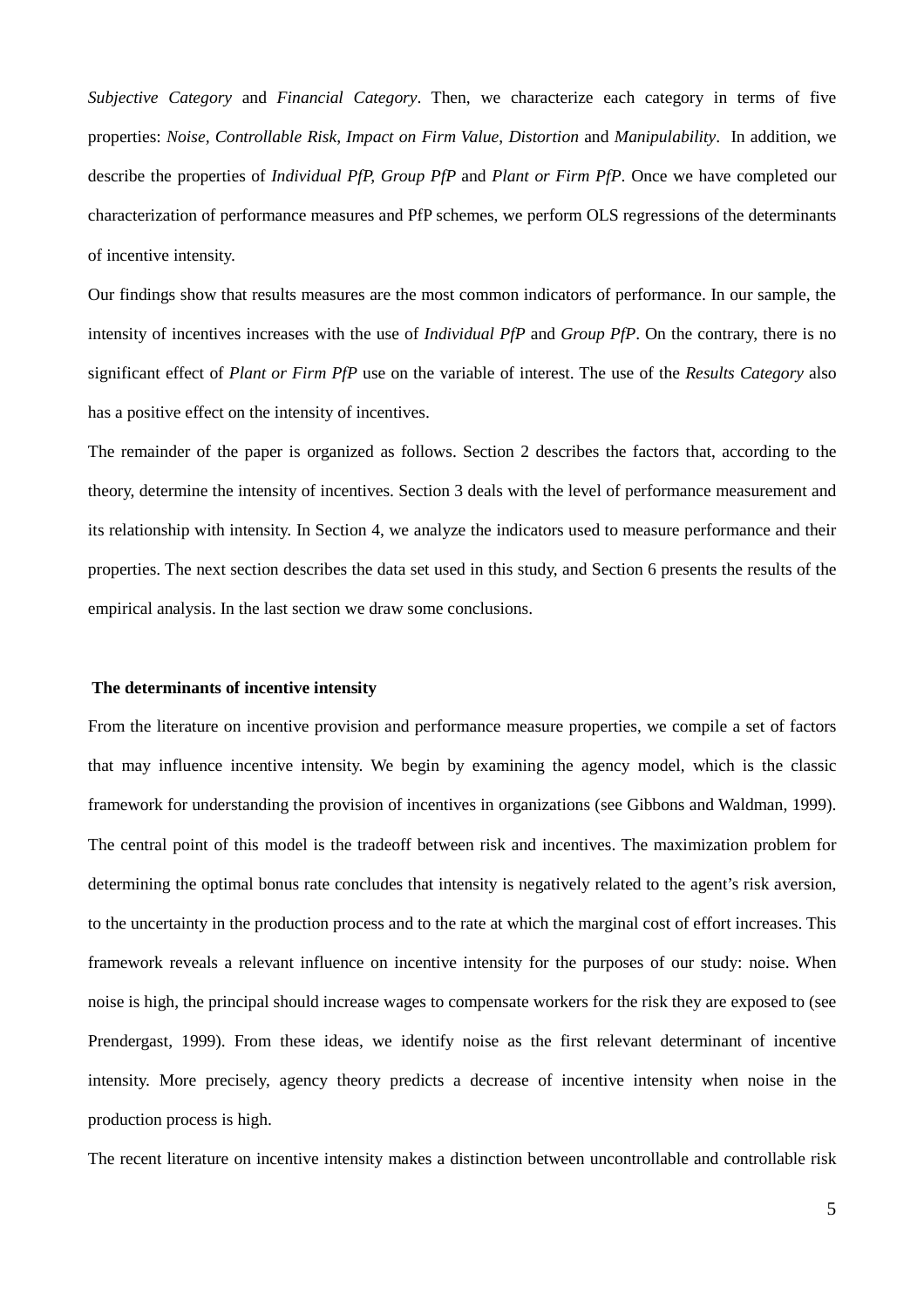(see Gibbs et al., 2009 and Kauhanen and Napari, 2012; among others). On the one hand, uncontrollable risk refers to noise, that is, those environmental factors that workers are unable to control. On the other hand, controllable risk refers to the actions a worker can take to respond to risk, which depend on the worker's specific knowledge or her private information (see Kauhanen and Napari, 2012). In other words, this factor alludes to the extent workers can respond to uncertainty (see Gibbs et al., 2009). The relevance of distinguishing between the two types of risk lies in their influence on incentive intensity. In the presence of controllable risk, incentives are useful because they motivate workers to use their private information when changes in the environment occur. Therefore, controllable risk should foster incentive intensity in order to enhance workers to act in the organization's best interest.

Another extension to the basic agency model that is useful for the purposes of our analysis is that proposed by Baker (1992). This author pointed out the difference between the worker's measured performance and the worker's total contribution to firm value, which are assumed to be the same in the baseline model. According to this model, if measured performance is highly correlated with firm value, the principal should set strong incentives (high intensity). On the contrary, a low association between measured performance and organizational value renders low incentives optimal. Consequently, the link between measured performance and firm value should be a relevant determinant of incentive intensity. For example, the connection between workers' performance and firm value varies between jobs, since certain positions have a higher impact on organizational value than others. Ortin-Angel and Salas-Fumas (1998) show that this impact becomes less straightforward as we move down the organizational hierarchy, decreasing from top executives to middle managers. Hence, the intensity of incentives should be higher for those jobs whose performance has a high influence on firm value.

The literature on incentive provision also makes reference to the idea of distortion (see Kauhanen and Napari, 2012) or dysfunctional behavior (Prendergast, 1999). The problem of distortion emerges when the principal rewards the wrong behavior (see Holmstrom and Milgrom, 1991; Baker, 1992). This problem is particularly prevalent when multitasking is present, leading agents to focus on some tasks more than on others. For example, rewarding volume may incentivize workers to put relevant dimensions of performance, such as quality or cooperation with other workers, aside. As Baker et al. (1994) pointed out, "firms get what they pay for". Consequently, incentives should be carefully designed in order to limit the occurrence of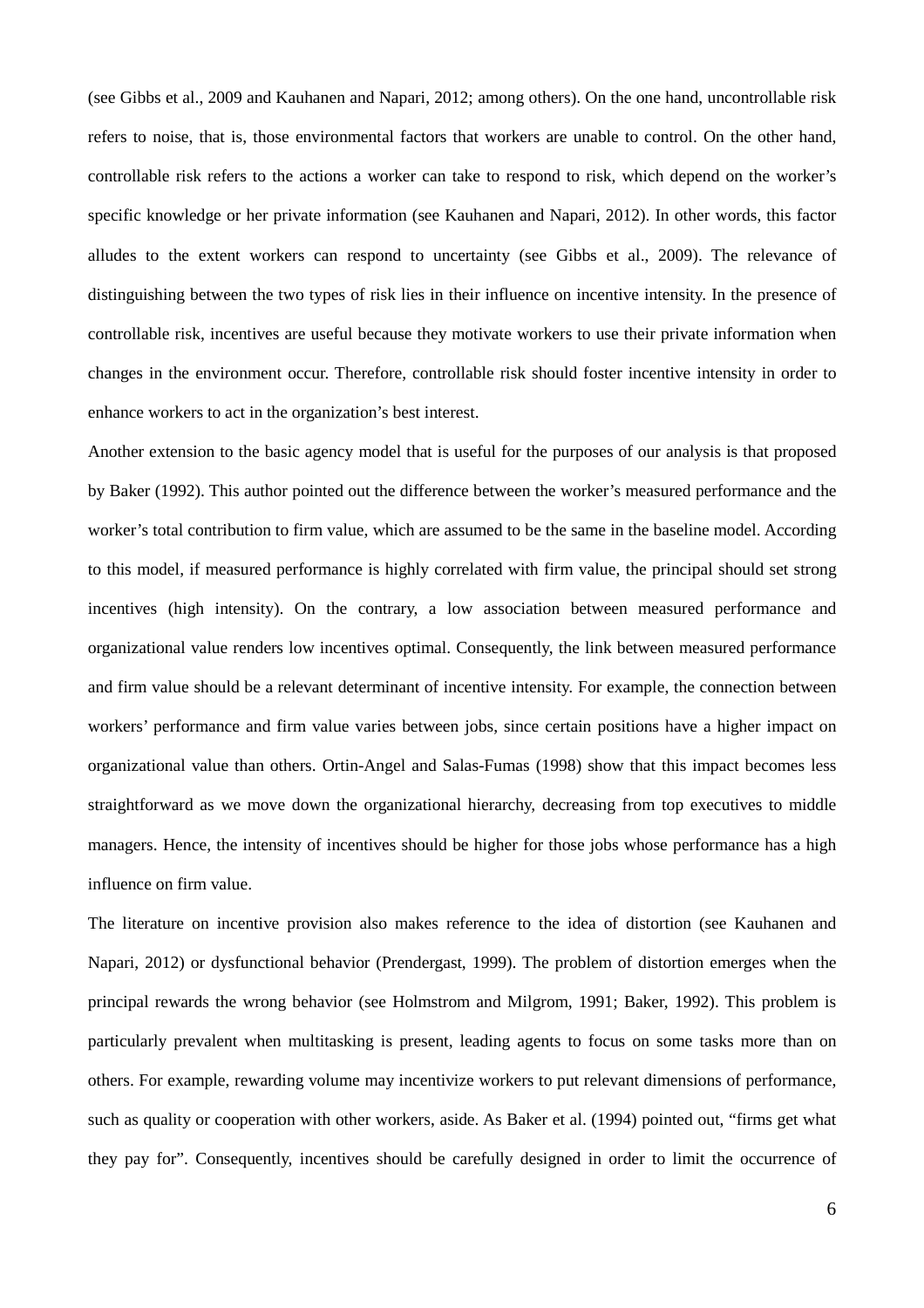dysfunctional behavior. Regarding the size of variable pay, the possibility of distortion should diminish intensity.

Finally, incentive provision may suffer from a problem of manipulation of performance measures. This problem emerges when workers scam the incentive scheme, increasing their performance ratings without improving organizational value (see Gibbs et al., 2009). For example, they can manipulate performance standards concerning production time or volume. Due to the presence of information asymmetries, it might be difficult for the principal to verify these standards and set optimal incentives. Manipulation could also occur when subjective measures of performance are used in incentive schemes. In this case, the agent may bias the measurement process, thus earning the favor of the superior (see Prendergast, 1999). Consequently, potential manipulability should be negatively correlated with incentive intensity. Table 1 summarizes the effects of all the factors described on the intensity of incentives.

#### [TABLE 1 HERE]

#### **The Organizational Level of Performance Measurement**

A necessary condition for the use of pay for performance is the existence of measured performance (see Prendergast, 1999). Therefore, one of the first issues organizations face when designing compensation schemes concerns the measurement level (see Baker, 2002). In some cases, output is easily measured in individual terms, which enhances the use of schemes that reward individual performance. When performance measurement at the individual level is difficult or costly, collective measures may be used. As Zenger and Marshall (2000) point out, the adoption of collective incentive schemes allows organizations to provide highpowered incentives when individual schemes are difficult to use. Collective incentives could help to mitigate potential problems such as distorted behavior by the worker. In addition, the combination of individual and collective incentives may bring the design of incentives closer to its optimal configuration in a firm.

In this paper, we consider the use of the three levels at which performance can be measured: *Individual PfP*, *Group PfP*, and *Plant or Firm PfP*. More precisely, we make an attempt to assess each of the three schemes in terms of the degree of *Noise*, *Controllable Risk*, *Impact on Firm Value*, *Distortion* and *Manipulability*. At this point, it is worth noticing that rating each incentive type in terms of the aforementioned factors is not an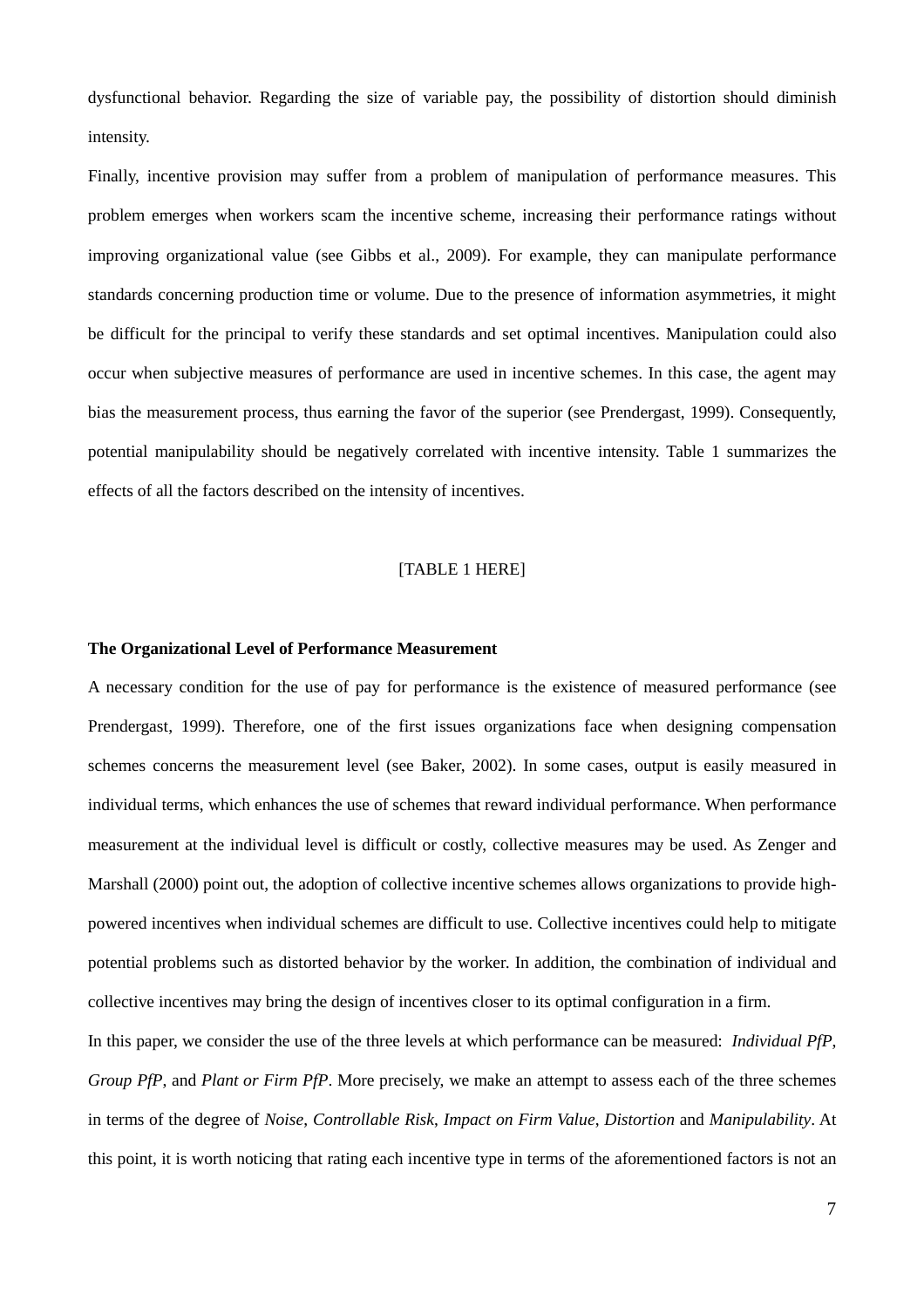easy task. However, this classification is easier to construct in relative terms, that is, by describing the properties of each incentive scheme in relation to the others.

Regarding *Noise*, we expect that it increases with the level of performance measurement. As Zenger and Marshall (2000) point out, it is more difficult for the employee to control performance measured at high organizational levels in relation to performance determined at low levels. In collective incentive schemes, performance depends on the actions taken by all members of the group. Furthermore, collective incentives are implemented in settings where teamwork and cooperation are required (see Jirjahn, 2002). These working environments are characterized by the existence of interdependencies between workers, a wider variety of tasks and, in general, more complex and uncertain work settings. Hence, due to the complexity existing in these environments, workers are subject to risk since their compensation depends on factors they are unable to control (see Baker, 2002). Overall, the degree of uncontrollable uncertainty should increase from *Individual PfP* (lower *Noise*) to *Plan or Firm PfP* (higher *Noise).*

As we have previously mentioned, *Controllable Risk* should foster incentive intensity. Our intuition is that the workers' scope of action when facing uncertainty is higher if performance is measured at the individual level. On the contrary, a measure of collective performance, either at group, plant or firm level, depends on the specific knowledge and private information of multiple agents. Consequently, the set of actions an individual worker can take to respond to uncertain situations should be lower in comparison to individual incentive schemes. To sum up, we expect the degree of *Controllable Risk* to be higher in individual incentive schemes than in group or plant schemes.

Another relevant factor in the evaluation of the intensity of optimal incentives is the *Impact on Firm Value*, i.e. the impact of measured performance on the firm's goals. If this relationship is weak, incentives should be low powered (Gibbons and Waldman, 1999). Regarding the measurement level, we presume that the relationship between measured performance and the contribution to firm value increases from *Individual PfP* to *Plant or Firm PfP*. Intuitively, when aspects such as the volume of production or its quality are measured at the plant or firm level, these measures are a good representation of firm value. On the contrary, measurements of volume or quality at the individual level have a lower impact on organizational value.

As regards *Distortion*, the use of group incentive schemes may help to mitigate dysfunctional behavior responses. In particular, collective incentives may reduce specific problems associated with the use of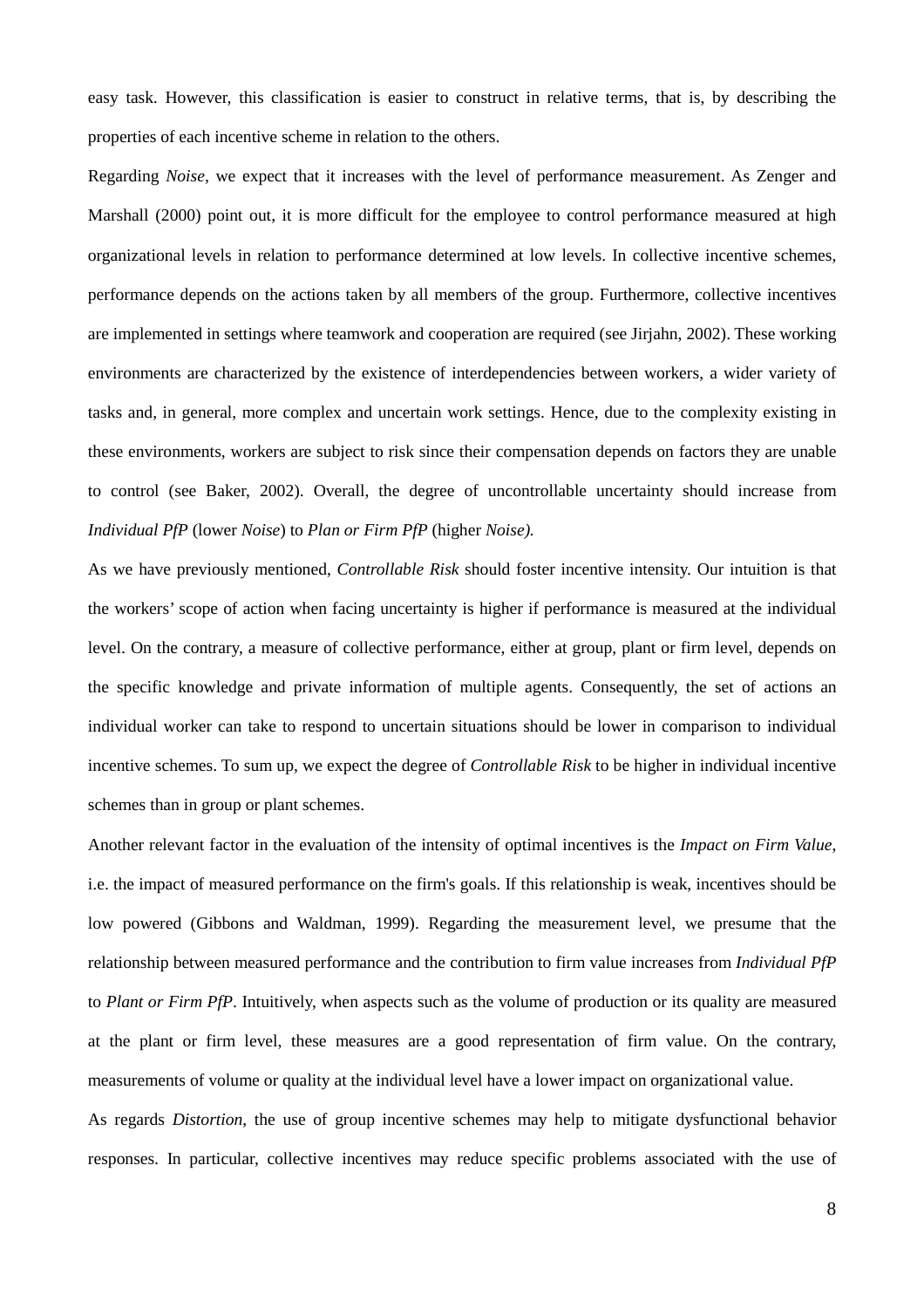individual measures of performance. For example, teamwork and cooperation frequently help to improve performance. However, individual rewards reduce incentives to cooperate (see Baker, 2002). This dysfunctional behavior could be alleviated if collective incentives are introduced. Similarly, the use of pay linked to plant or firm results may help to avoid distortions associated with the provision of individual incentives. Overall, our idea is that *Distortion* decreases from *Individual PfP* to *Plant or Firm PfP*.

Finally, we expect the problem of *Manipulability* of performance measures to vary with the level of measurement. This problem arises when workers take advantage of information asymmetries to increase their performance ratings without improving firm value. We anticipate that the ability of a worker to manipulate game a measure will decrease from individual incentives to collective schemes. For example, it is easier for a worker to manipulate volume standards when production is measured individually. However, if collective incentives are used, it becomes implausible that workers can game these standards, or manipulate any other dimension of performance. All these ideas concerning the determinants of incentive intensity and the measurement level are summarized in the following table.

#### [TABLE 2 HERE]

According to this table, *Individual PfP* presents good properties in terms of *Noise* and *Controllable Risk*. *Plant or Firm PfP* have a higher *Impact on Firm Value*, as well as low levels of *Distortion* and *Manipulability*. Finally, *Group PfP* is at the center of our ranking regarding the five properties. This characterization of PfP schemes makes it difficult to draw conclusions about their influence on intensity. Overall, *Plant or Firm PfP* display better properties than *Individual PfP*. However, it may also be true that employers give more importance to some characteristics (e.g. reducing noise problems) than others. The empirical analysis will shed more light on the relationship between the measurement level and incentive intensity.

#### **Properties of Performance Measures**

In this section, we characterize a set of performance measures in terms of their degree of *Noise*, *Controllable Risk*, *Impact on Firm Value*, *Distortion* and *Manipulability*. A performance measure is an indicator, either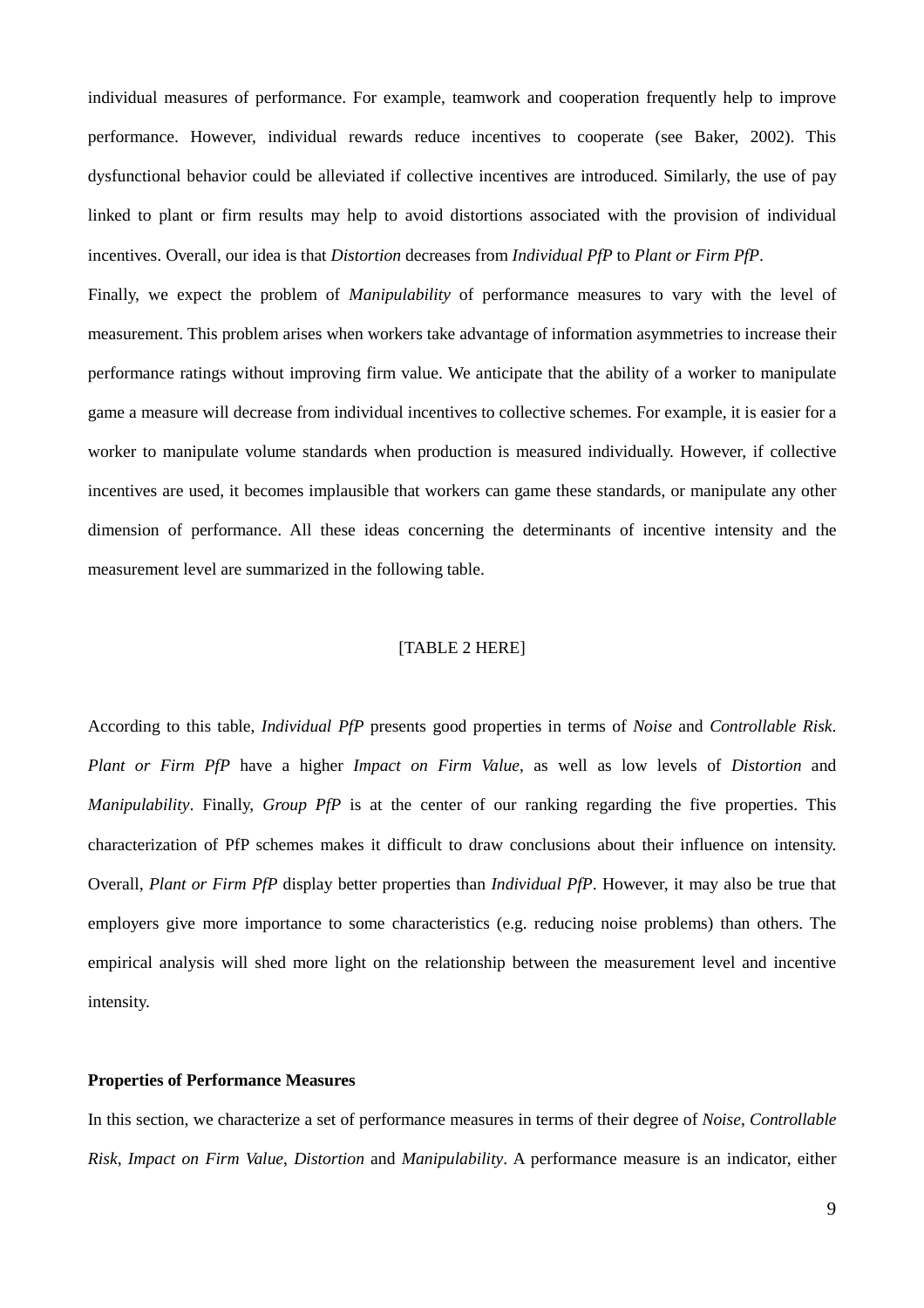quantitative or qualitative, that evaluates employees' outcomes. We group performance measures into four categories: *Results Category*, *HRM Outcomes Category*, *Subjective Category* and *Financial Category*. In order to construct this classification, we draw on the work by Heneman et al. (1999). According to these authors, results measures are in an intermediate position regarding both controllability and the link with the firm's value. In relation to these measures, HRM outcomes (in the terminology used by Heneman et al., behavioral measures), have a higher motivational value because workers can control them to a great extent. On the other hand, financial measures are more closely related to the firm's value, but workers have only limited control over them. In addition to these three factors we incorporate subjective indicators (*Subjective Category*) in our classification. We think this category is worth considering when grouping performance measures. On the one hand, subjective measures are widely used by organizations because they help to solve the deficiencies in objective measurement, such as the presence of noise (see Bol and Smith, 2011). In addition, subjective measures display different properties from the other categories, since they involve discretion and judgment by supervisors. Hence, they should be included in an independent category when performing the empirical analysis. The *Results Category* includes the following measures: *Productivity*, *Volume* and *Quality*. The *HRM Outcomes Category* considers *Absenteeism*, *Punctuality* and *Injuries*. The *Subjective Category* includes *Subjective Evaluation*, *Customer Satisfaction* and *External Evaluation*. The *Financial Category* comprises *Profitability* and *Cost Savings*.

The literature on performance measurement has considered other classifications besides the one we employ in this study. Among the most frequently used we find the distinction between financial and non-financial measures, that between broad and narrow measures or between input and output measures (for a review of different classification schemes see, for example, Ittner and Larcker, 2002). However, we consider that our choice of the four different categories mentioned is a more exhaustive representation of measurement options. Instead of focusing on comparing two broad measurement schemes (financial vs. non-financial, or input vs. output) we go a step further and compare the effects on incentive intensity of four different categories of performance dimensions. Hence, we avoid the limitations associated with the use of more vague classification schemes, such as the failure to account for characteristics like the specific activities (productivity, absenteeism, customer satisfaction, etc.) that the measure accounts for (see Ittner and Larcker, 2002). In what follows, we describe the properties of each category of measures.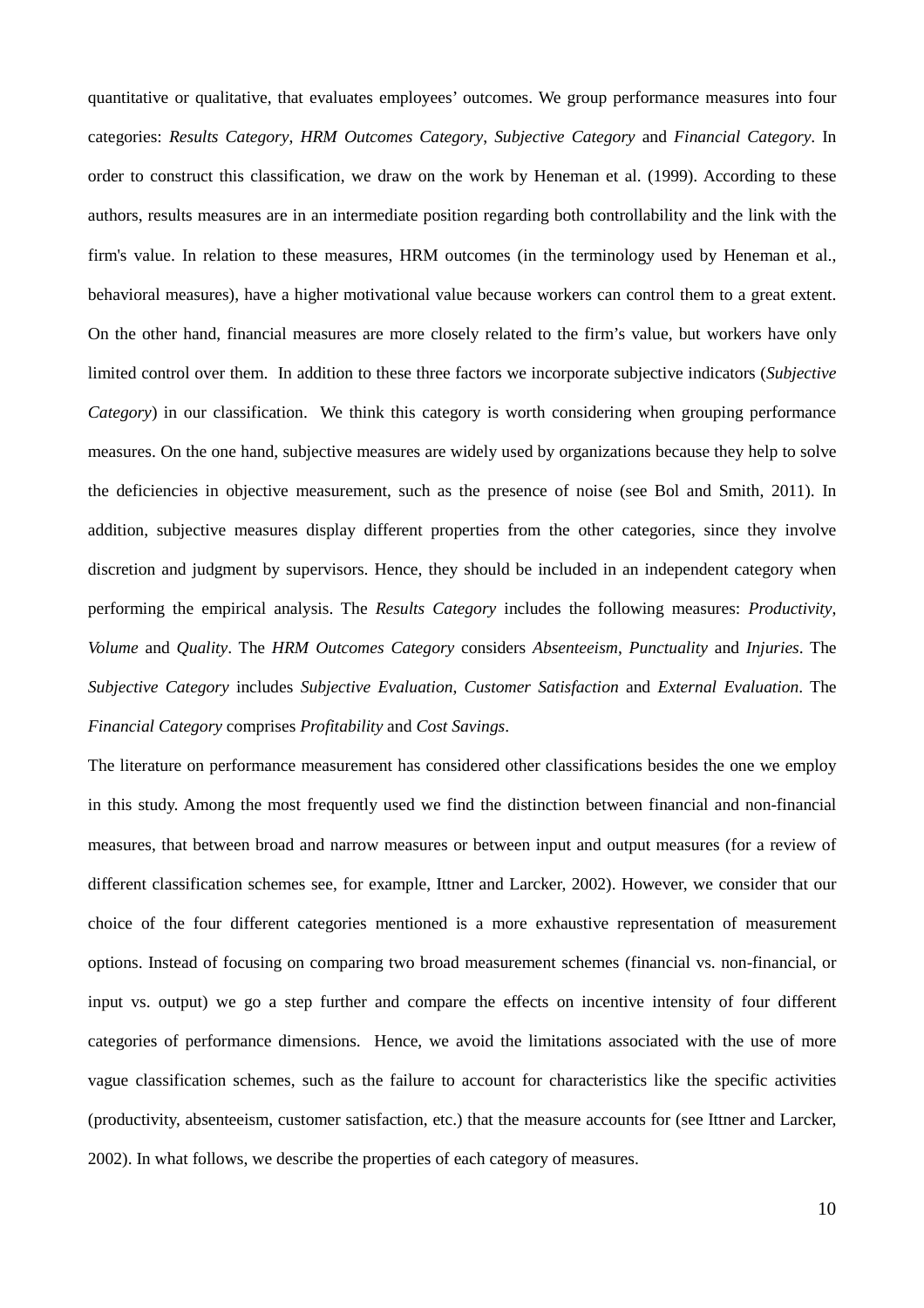#### *Noise*

Focusing on the first property, the *Results Category* provides some sources of *Noise* that should be considered when designing incentive schemes. Measures such as *Productivity*, *Volume* or *Quality* depend on uncontrollable factors to a certain extent. For example, they are influenced by technology. The productivity of an employee also depends on the results of colleagues or the decisions taken by superiors. On the other hand, the measures included in the *HRM Outcomes Category* may be beneficial to reduce potential sources of *Noise* in performance measurement. When incentives are based on aspects such as absenteeism, punctuality or injuries, for which a lower level of uncontrollable risk is involved, the problem of *Noise* becomes less prevalent.

Measures included in the *Subjective Category* are claimed to provide a comprehensive picture of performance (see Prendergast, 1999). Since they are based on assessments of multiple dimensions, these measures reduce *Noise* in the evaluation process. More precisely, one of the main reasons for using subjective measures is the risk associated with objective indicators (Baker, 1994). This idea is also tested by Bol and Smith (2011). By means of an experiment, these authors show that supervisors use subjective measures to compensate for the deficiencies in objective measurement and, in particular, to offset the negative effects caused by uncontrollable factors. Consequently, we conclude that the introduction of subjective evaluation mitigates *Noise* problems in incentive contracts.

Finally, measures belonging to the *Financial Category*, such as *Profitability* or *Cost Savings* are highly exposed to factors outside the worker's scope. As Bowens and Van Lent (2007) suggest, indicators such as profits are more dependent on exogenous factors than non-financial measures and, consequently, they are noisier. These authors state that "the primary function of disaggregated and nonfinancial measures is to reduce the noise in aggregated financial measures". For example, financial measures may be influenced by uncertainty in the environment, driven by factors such as regulatory decisions that affect competition, or by economic conditions. They also depend on the firm's decisions such as investment, on which the worker has little or no influence. The limited control of the worker hinders the motivational value of such measures (see Heneman et al. 1999), thus affecting the intensity of the optimal incentive scheme.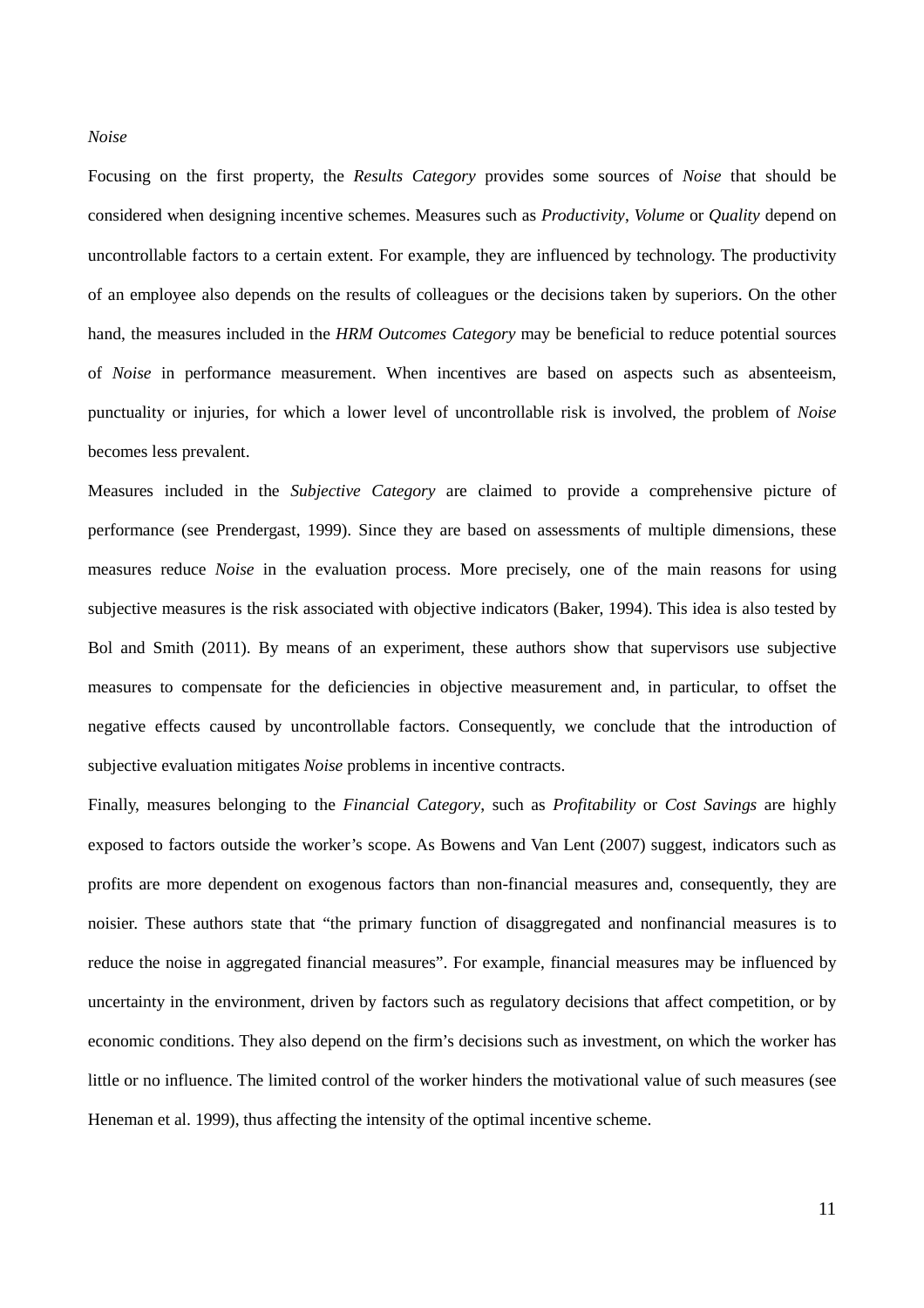#### *Controllable Risk*

Regarding *Controllable Risk*, Heneman et al. (1999) place the *Results Category* in an intermediate position in comparison with other categories. In particular, it is claimed that workers have high control over measures such as *Productivity* or *Volume*. As Ittner and Larcker (2002) point out, non-financial measures such as *Productivity* "are better at signalling the actions workers can take to improve overall performance and at isolating the contribution of particular workers or activities". Consequently, workers are informed about how they should behave to improve performance, and they can exert control over the actions leading to incentive increases.

As Heneman et al. (1999) also describe, employees can easily control behavioral measures. In fact, these measures are more controllable by workers than the rest of the criteria, since they can determine with precision their outcomes regarding, for example, *Absenteeism* or *Punctuality*. Overall, when employees clearly understand how their actions influence compensation, the degree of *Controllable Risk* increases.

Subjective evaluation commonly accounts for different dimensions of a worker's job, ranging from collaboration with other employees to the relationship with clients (see Jirjahn and Poutsma, 2013). All of these aspects are controllable by workers, so one should expect the degree of *Controllable Risk* to be higher in relation to other measure categories. However, the *Subjective Category* involves judgement and discretion by the person who performs the appraisal. Hence, there are aspects of the process workers are unable to control. Overall, we consider the *Subjective Category* to display a high degree of *Controllable Risk*, not forgetting that they may be subject to certain factors not controlled by employees.

Regarding the *Financial Category*, production employees hardly exert any control over measures such as *Profitability* or *Cost Savings* (we only include production workers in the analysis). Other workers, such as top managers, have higher control over these measures. This characteristic reduces the degree of *Controllable Risk* displayed by financial measures in relation to the results, HRM outcomes and subjective indicators.

#### *Impact on Firm Value*

Another relevant factor concerning incentive intensity is the measure of *Impact on Firm Value*. Looking at the *Results Category*, their impact is high in comparison with other performance criteria. For example,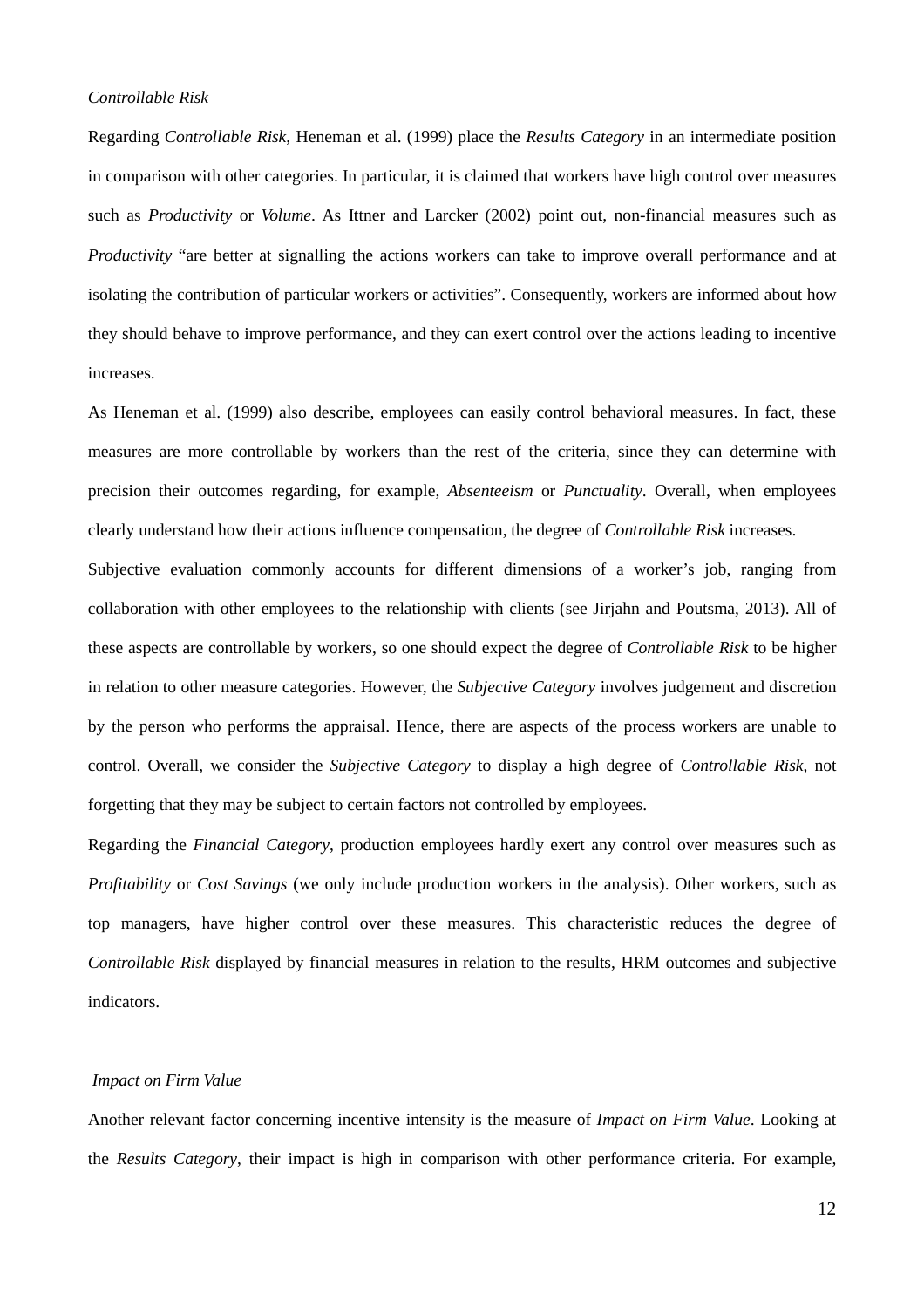improvements in workers' productivity will eventually have an impact on organizational performance. However, the correlation between the two variables is not perfect, since overall performance is a global result that depends on many aspects (Heneman et al., 1999). The *Results Category* focuses on particular activities (such as *Volume* or *Quality*) and, consequently, they do not entirely account for all the dimensions relevant to determining global performance.

On the contrary, the contribution to firm's objectives is blurred when it comes to the *HRM Outcomes Category*. Despite the validity of these measures as instruments to motivate workers, they are only weakly related to organizational performance. HRM outcomes such as *Punctuality* or *Absenteeism* are very taskspecific, so they only reflect a narrow set of workers' actions. Hence, their *Impact on Firm Value* should be lower in comparison with other categories of indicators that represent a broader set of activities (Ittner and Larcker, 2002).

When management uses evaluation systems based on the perceptions of a supervisor, customers, or external agencies, it is difficult to interpret their ratings in terms of organisational performance. For example, there is no direct link between subjective perceptions of collaboration between employees, or the quality of relations with customers, and organisational performance. However, on many occasions supervisors are able to provide assessments that represent firm value more accurately than certain objective measures. As Baker et al. (1994) point out, when objective criteria are difficult to determine, subjective evaluations may improve the measurement of workers' contribution to firm value, even if such subjective criteria are imperfect.

The *Financial Category* adds a broad set of variables and actions, accounting for a variety of dimensions of a worker's performance. Consequently, it represents organizational performance more accurately than measures of results or HRM outcomes, which are narrower and more task specific as we have already described. Therefore, any incentive scheme that uses the Financial Category links compensation to the firm's value with more precision than schemes based on other type of indicators (Gibbons and Waldman, 1999).

#### *Distortion*

The presence of *Distortion*, that is, rewarding the wrong behavior, is also a relevant factor influencing incentive intensity (see Holmstron and Milgrom, 1991; Baker, 1992). The *Results Category* may enhance an undesired allocation of effort across tasks. More specifically, when workers perform various activities, they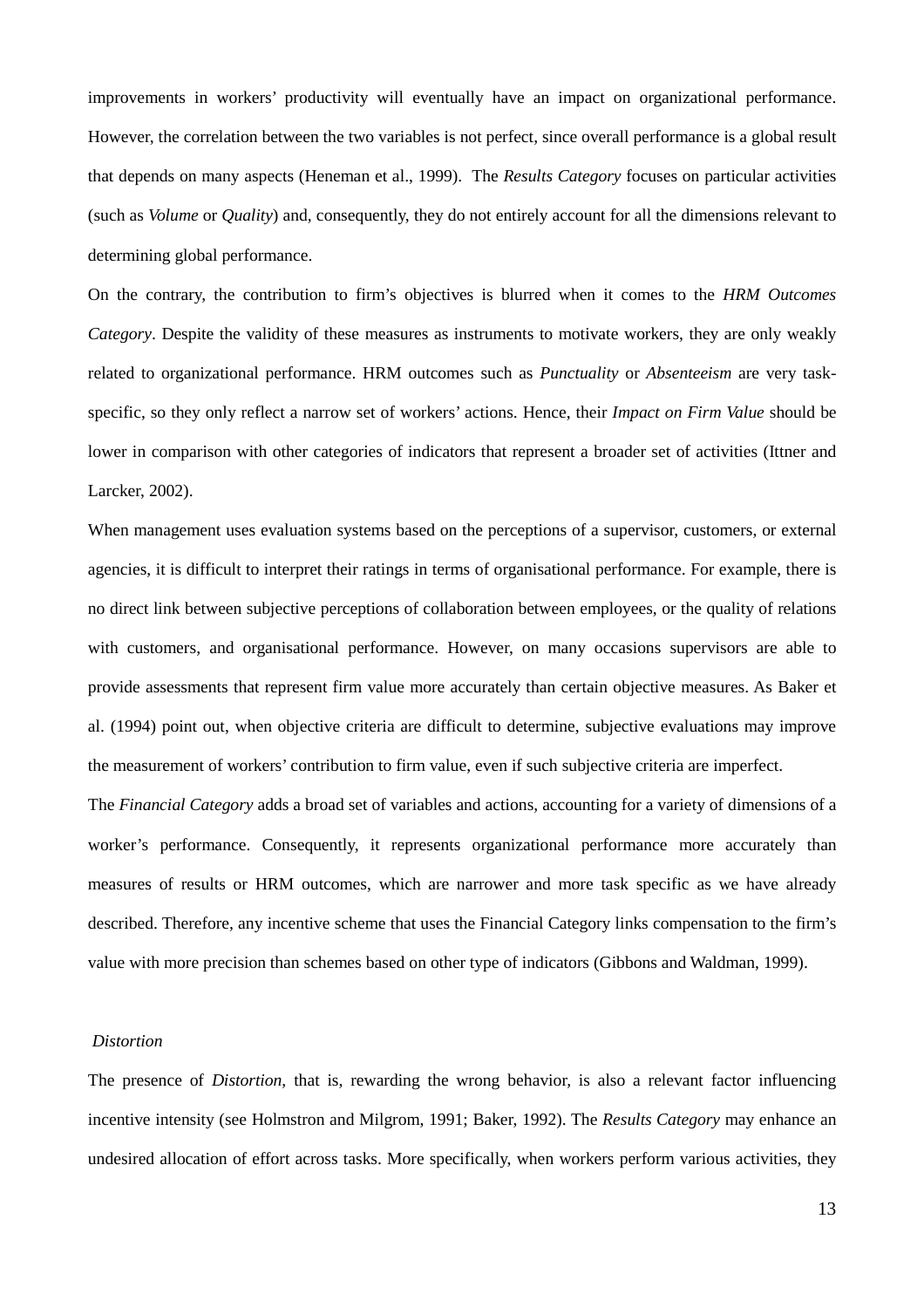may put more effort into the activity that most influences their compensation. This problem is likely to arise if measures of results are used in compensation contracts. For example, when the size of incentives depends on the number of units produced by workers, they may be temped to ignore *Quality.* However, it is worth noticing that the problem of *Distortion* could be avoided or mitigated if several indicators of results are combined, so that different dimensions of performance are rewarded.

The *HRM Outcomes Category* also focuses on the deployment of specific tasks or activities. Consequently, it can induce distortionary behavior, leading workers to put relevant actions aside. However, we infer that the degree of *Distortion* is lower in comparison to the use of the *Results Category*. In order to support this argument, we draw from Holsmtrom and Milgrom (1991), and assume total effort is constant and should be allocated to different tasks. When activities are substitutes (such as quality and quantity), agents have to choose how to distribute effort. However, this problem is less likely to arise if activities are complementary. Hence, workers may work on improving several HHRR indicators at the same time, such as *Punctuality* and *Absenteeism*. Then, *Distortion* is less likely to appear.

In order to solve or mitigate distortionary behavior, the theory on incentive provision suggests the use of subjective assessments substituting or complementing objective measures (see Baker et al., 1994). The *Subjective Category* allows managers to account for different dimensions of a worker's job, thus limiting the focus of workers on particular actions. Hence, their inclusion in incentive schemes could reduce the problem of *Distortion*. Similarly, the fact that the *Financial Category* does not reward particular tasks leaves less scope for *Distortion*. As we have already mentioned, financial indicators provide aggregate measures of performance. The idea is similar to the one presented for the *Subjective Category*. In both cases, measures represent a broad picture of workers' performance, which avoids workers emphasizing only particular tasks.

#### *Manipulability*

Since workers possess asymmetric information about their results, they can manipulate performance standards concerning production time or volume, and it might be difficult for managers to verify these standards. Hence, the employer has to take into account that the use of incentive schemes based on the *Results Category* is subject to manipulation. On the other hand, the measures included in the *HRM Outcomes Category* are based on particular tasks. Due to the specificity of these measures, they can be easily controlled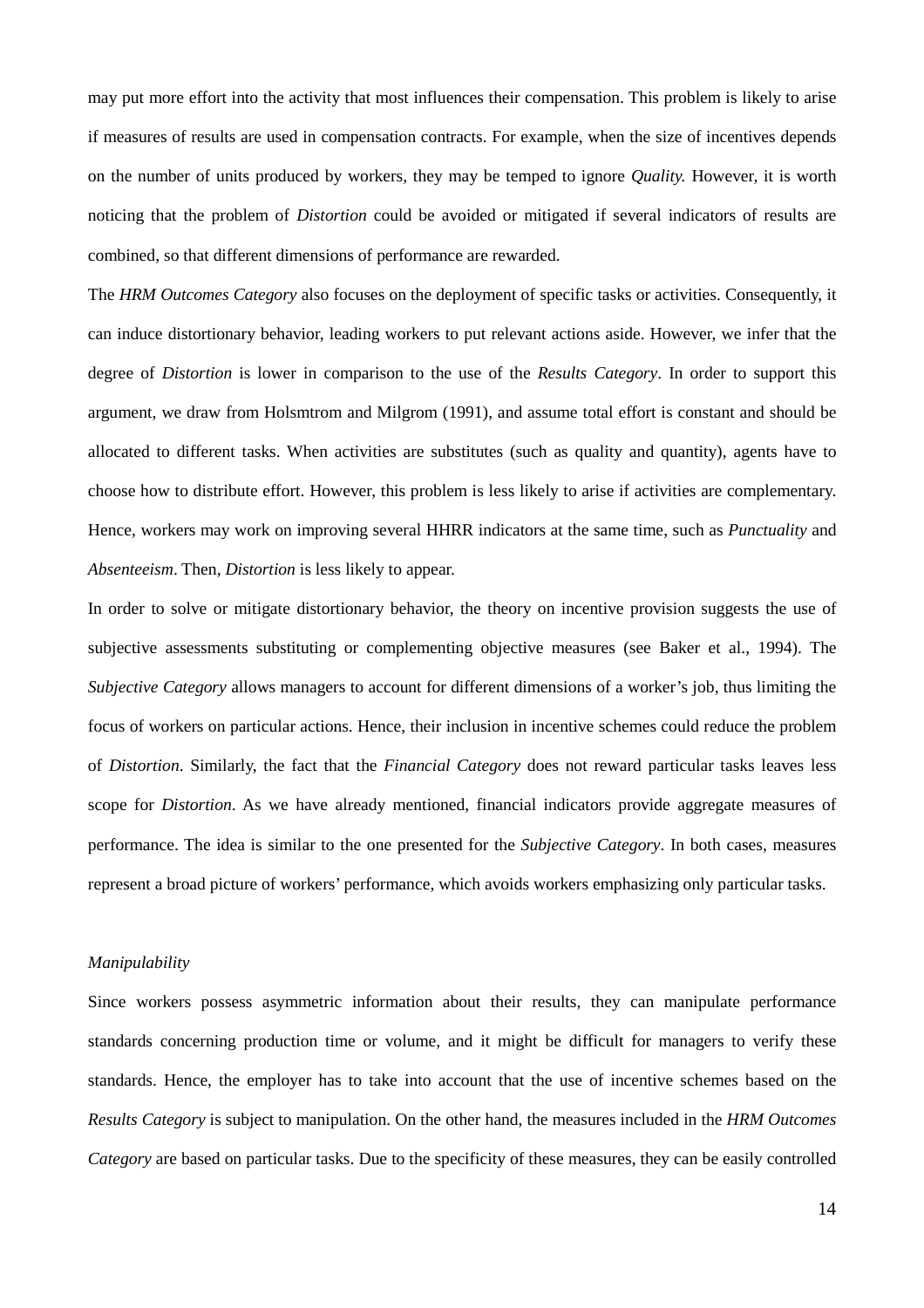by a supervisor. Therefore, it is not likely that a worker can use asymmetric information to bias these dimensions of performance. Hence, we anticipate that *Manipulability* is not an important issue in indicators of HRM outcomes.

Despite the virtues of using subjective measures in incentive schemes, the adoption of these measures is not exempt from potential problems. Specifically, there is what Prendergast (1999) calls "rent-seeking activities". This problem concerns any actions workers can take to influence the ratings given by supervisors. In other words, workers who want to win the favor of their superiors could play with incentive schemes based on the *Subjective Category*. This idea supports the concept of potential manipulation by workers in subjective evaluation. Regarding the *Financial Category*, non-managerial workers, like blue-collar ones, have little specific potential to determine outcomes such as *Profitability* or *Cost Savings*. Consequently, we infer the degree of *Manipulability* of these measures is low in relation to other categories such as results and subjective measures.

Table 3 summarizes all the ideas presented below and describes the four categories of measures in terms of their degree of *Noise*, *Controllable Risk*, *Impact on Firm Value*, *Distortion* and *Manipulability*. In order to construct this table, and as we have previously mentioned, we focus on the comparison of each category of measures with the rest of groups. However, we think this procedure does not compromise the purposes of the study. On the contrary, our final objective is to compare the incentive intensity associated with the different alternatives of performance measurement available to employers.

#### [TABLE 3 HERE]

From the examination of this table, it is not easy to come to definitive conclusions about the relationship between the categories of measures we have defined and incentive intensity. Each category has its strengths and weaknesses in terms of the properties described in this study. However, one interesting conclusion can be drawn from the analysis developed in this section. With the exception of *Distortion*, the use of the *Results Category* does not display what the theory considers "bad" properties in terms of the factors that affect intensity. As we hypothesized, the levels of *Noise*, *Controllable Risk*, *Impact on Firm Value*, and *Manipulability* are all moderate for results measures. On the contrary, the *HRM Outcomes*, *Subjective* and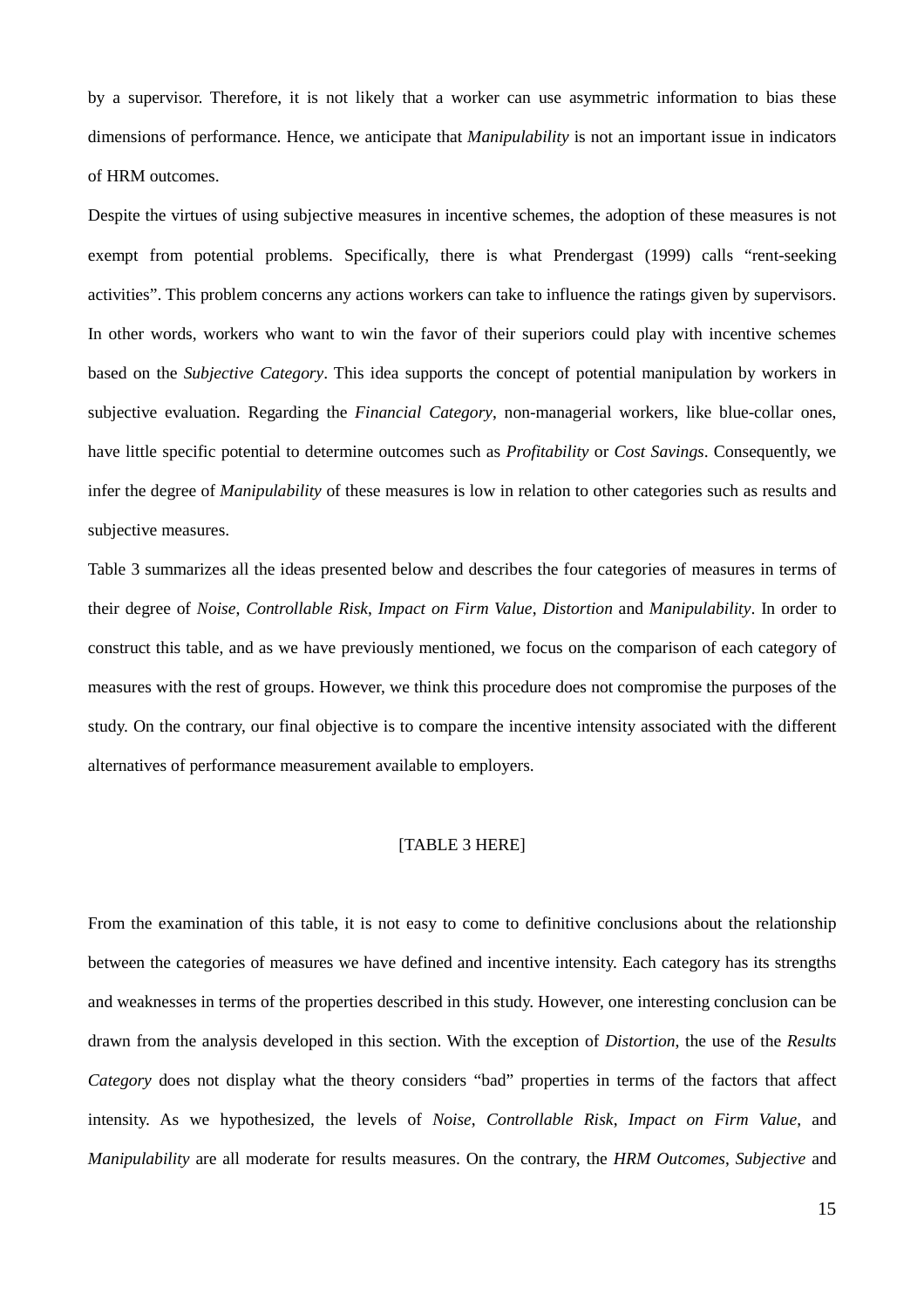*Financial Categories* display one or more properties that, according to theory, should lead to a low incentive intensity. Then, it is possible that the use of the *Results Category* promotes incentive intensity. However, it is also true that other categories present better characteristics than result measures in terms of certain properties. For example, the *Financial Category* has, in relative terms, a high *Impact on Firm Value*, and it ranks low in terms of *Distortion* and *Manipulation*. The empirical analysis will shed light on these issues.

As a final remark, one should bear in mind that incentive schemes may include several measures of a particular category. For example, *Productivity* may be combined with *Volume* or *Quality* measures. This is a relevant issue when analyzing incentive intensity, because some of the problems of a category of measures might be solved if several indicators are jointly implemented. According to the Informativeness Principle, a compensation contract should include all measures that provide information about workers' performance. However, it has been shown that this principle is not observed in many firms (Prendergast, 1999; Raith, 2008). In relation to this idea, Zenger and Marshall (2000) hypothesize that increasing the number of indicators in group incentives generates problems for organizations, such as an inefficient allocation of workers' effort across several tasks. In order to avoid such problems, managers might decide to decrease incentive intensity as the number of indicators increases. However, the authors do not find empirical support for this idea.

#### **Data and Variables**

The data were collected through personal interviews with managers in Spanish manufacturing plants with 50 or more employees, and represent a unique source of information about a range of human resource practices in Spanish firms. Information was gathered at the plant level, as this is the unit at which decisions about the implementation of the HRM practices of interest are taken. Furthermore, we expected knowledge of the issues included in the questionnaire to be greater at plant level and, as a consequence, believed the data obtained would be more reliable.

The process of development of the database was as follows. Once we defined the objectives and scope of our study, we conducted a thorough examination of the literature related to our purpose in order to properly design the questionnaire. With the information gathered, members of the research group and the firm in charge of the fieldwork jointly drew up a first draft of the questionnaire. We pre-tested the questionnaire in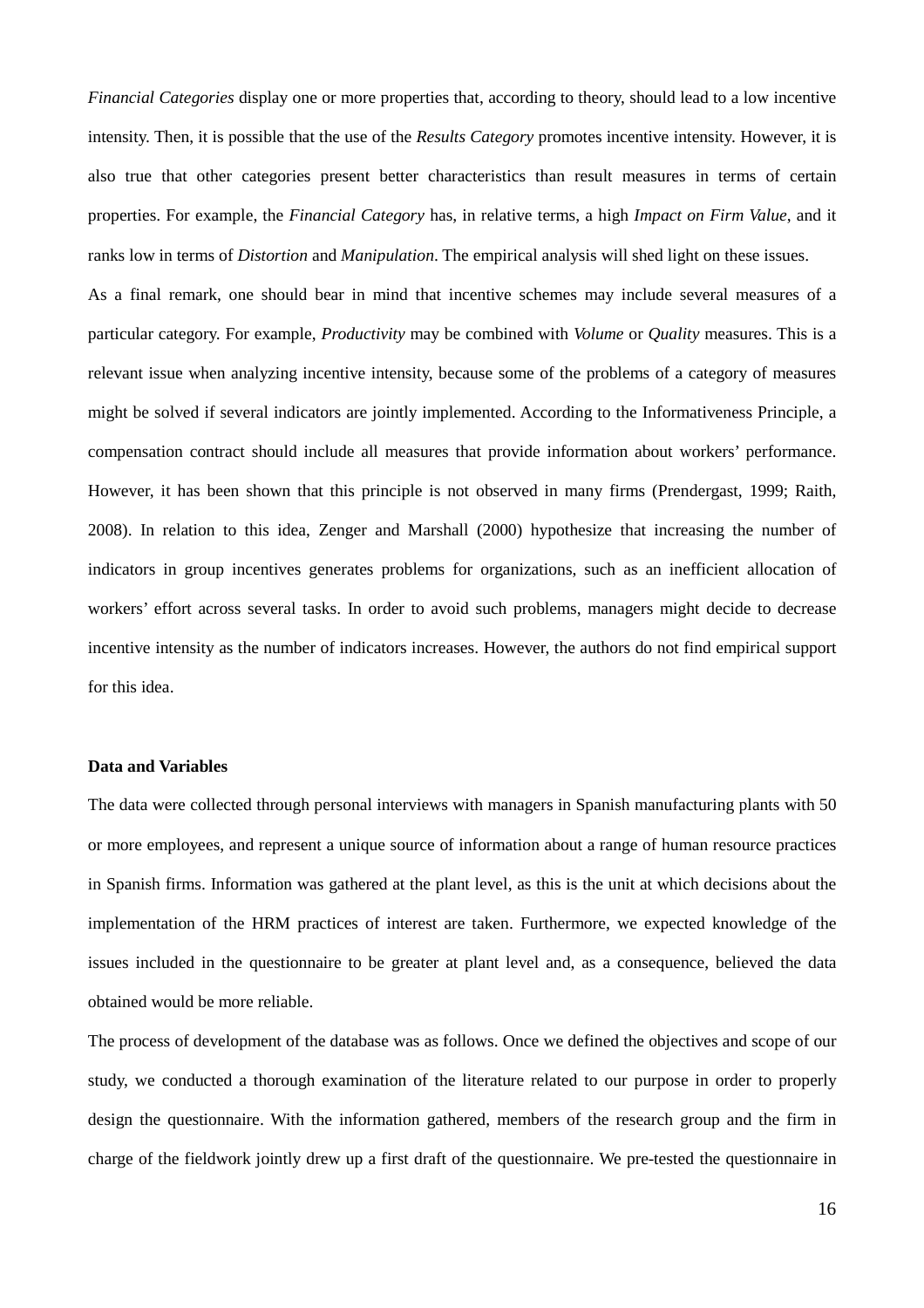nine plants and then modified it in several ways to come up with the final version.

Most of the information on HRM refers exclusively to blue-collar workers, that is, workers involved directly in the production process. The reason for restricting the analysis to this category of employees is the existence of a range of different internal labor markets with different features within the same organization. Limiting the study to manual workers makes comparisons across establishments easier.

The data were drawn from personal interviews with one of the managers at the plant. We thought that questions should be addressed to the general manager or to the human resource manager. In practice we interviewed the human resource manager most frequently. The range of potential survey respondents comprised all Spanish manufacturing establishments that had 50 or more employees in 2005. After stratification by sector, size, and location, we used 2005 data from the Spanish Central Directory of Firms (Directorio Central de Empresas, DIRCE) of the Spanish National Statistics Institute (Instituto Nacional de Estadistica, INE) to make a random selection of workplaces.

The interviews with managers who agreed to respond to our questionnaire were performed by professionals with specialized training in computer-assisted telephone interviews (CATI). The establishments were first approached by letter or email, indicating the goals of the survey and including a copy of the questionnaire. We contacted a total of 2,933 establishments and this effort yielded 1,001 valid interviews. This final number of interviews matched expectations regarding the size of the data set, representing a response rate of 34.1%.

The data set contains exhaustive information about the use of PfP, which enables an in-depth analysis of the practice. Specifically, the questionnaire inquired about the use of general PfP, as well as about three particular schemes: *Individual PfP*, *Group PfP*, and *Firm or Plant PfP*. Regarding incentive intensity, the data informs on the proportion of total pay that depends on performance. In addition, it specifies the proportion of pay that depends on individual performance, on group performance, and on plant or firm performance. In additions, questionnaire respondents were asked about the use of 11 measures of performance: *Productivity, Volume, Quality, Absenteeism, Punctuality, Injuries, Subjective Evaluation, Customer Satisfaction, External Evaluation, Profitability and Cost Savings*. The database specifies whether each of these measures is used in *Individual PfP*, in *Group PfP* and in *Plant or Firm PfP*.

As we have already described, we construct a classification of measures consisting of four different categories. The *Results Category* includes measures of *Productivity*, *Volume* and *Quality*. The *HRM*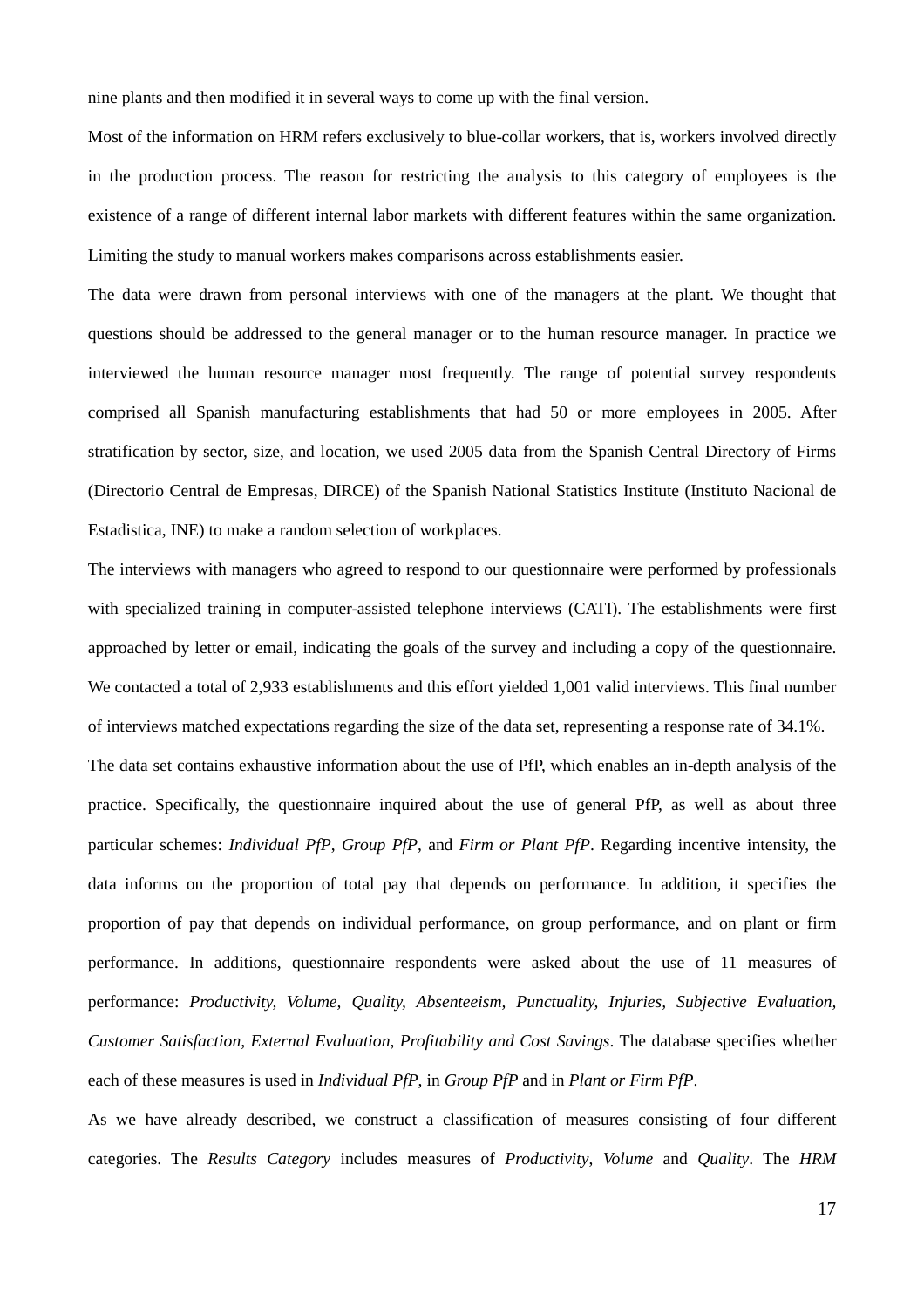*Outcomes Category* refers to *Absenteeism*, *Punctuality* and *Injuries*. The *Subjective Category* considers *Subjective Evaluation, Customer Satisfaction* and *External Evaluation*. The *Financial Category* comprises *Profitability* and *Cost Savings*.

Finally, the analysis includes a set of four controls. The first is the variable *Size*, which is measured as the number of employees in the establishment (see Zenger and Marshall, 2000). This variable takes a mean value of 188.01 and a standard deviation of 467.87. The second one is *Age*, which represents the number of years the plant has been in operation (see Heywood and Jirjahn, 2014). The mean value of *Age* is 44.89, and its standard deviation equals 29.37. In the regression analysis, we include the logarithms of both the Size and Age variables to avoid the influence of extreme values. *Multinational* is a dichotomous variable that takes value one if the firm has foreign ownership (see Heywood and Jirjahn, 2014). It takes a mean value of 0.21, and a standard deviation of 0.41. Finally, *Trade Union* captures the influence of trade unions in the plant, and takes values from one (low influence) to five (high influence), (see Barth et al., 2008). The mean value of *Trade Union* is 2.91, and the standard deviation equals 1.15.

#### **Results**

#### *Preliminary Analysis*

Before performing the regression analysis, we examine the incidence of PfP schemes and performance measures in detail. Regarding the use of PfP schemes, 53.15 per cent of the plants in our sample report using PfP. As for the adoption of each particular scheme, *Individual PfP* is the most widespread (33.57 per cent of plants), followed by *Group PfP* (20.58 per cent) and *Plant or Firm PfP* (16.18 per cent).

Table 4 shows the incidence of performance measures. The first column represents the frequency of plants that adopt each measure for at least one incentive scheme (individual, group, or plant or firm). The other three columns include frequencies for each particular scheme. In the first column, we observe that *Productivity* is the most widespread measure in our sample (380 plants), followed by *Quality* (197 plants), *Volume* (128 plants), and *Absenteeism* (101 plants). At the lower end of the classification we find *Customer Satisfaction* (20 plants), *Cost Savings* (15 plants) and *External Evaluation* (12 plants), which are only implemented if *Plant or Firm PfP* is used.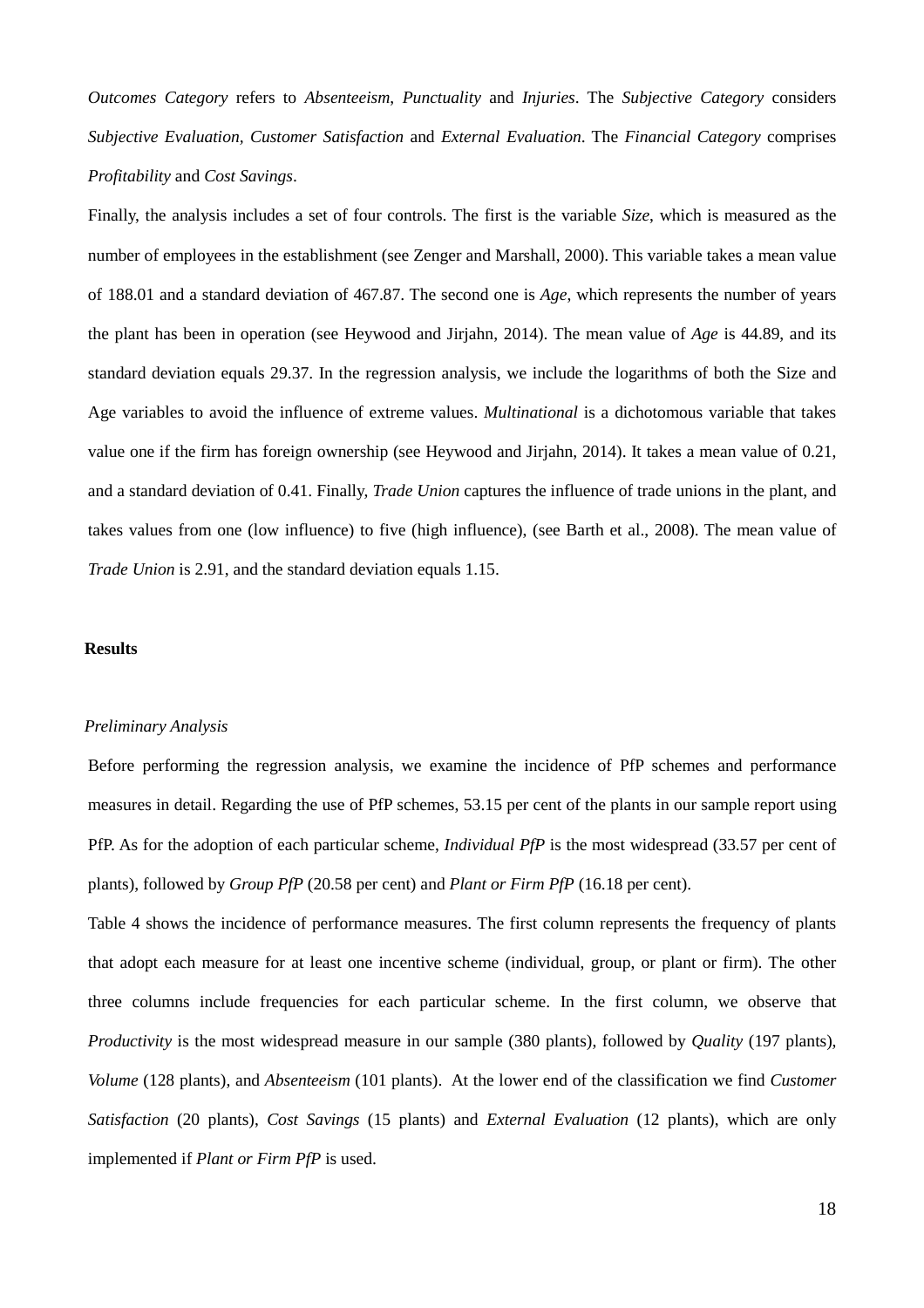#### [TABLE 4 HERE]

Regarding *Individual PfP* (column 2), the most common indicators of performance are *Productivity* (256) and *Quality* (121). Looking at the *HHRR Outcomes Category*, the use of *Absenteeism* predominates over the implementation of *Punctuality* and *Injuries*. Finally, *Subjective Evaluation* is adopted in 45 plants, that is, 13.68 per cent of establishments using *Individual PfP*. As far as *Group PfP* is concerned, the results reproduce the pattern described for individual incentives. *Productivity* and *Quality* are the preferred measures in this particular scheme, whereas *Punctuality* is the less widespread indicator. However, when we analyze the results for *Plant or Firm PfP*, some differences emerge in relation to the other two incentive schemes. This might be explained by the fact that there is a higher number of measures available to firms. Again, *Productivity* leads the ranking (around 50 per cent of plants), but it is used with a lower frequency compared to *Individual PfP* and *Group PfP*. The use of this measure is followed closely by *Profitability* (35 per cent of plants), the most common indicator of the *Financial Category*.

Table 5 displays the number of performance measures by incentive scheme. In the three schemes, around half of the plants in the sample use only one measure. Between 21 and 26 per cent of establishments implement two measures in their incentive schemes, and three measures are only adopted by approximately 19 per cent of plants. Eight per cent of employers make use of four different measures in *Plant or Firm PfP*, but this percentage is even lower in *Individual PfP* and *Group PfP*. The percentage of plants including five or more measures is almost negligible. Overall, the results in Table 5 show that, despite the variety of performance measures available, most employers base their PfP schemes on one or two measures only.

#### [TABLE 5 HERE]

Table 6 depicts the incidence of each category of measures. More precisely, the table shows the number and percentage of plants using at least one measure of the category. In the first column, we see that over 90 per cent of the sampled plants use the *Results Category*. *Individual PfP* and *Group PfP* schemes match this pattern. For *Plant or Firm PfP*, the percentage is lower but still noteworthy: 65 per cent of plants with this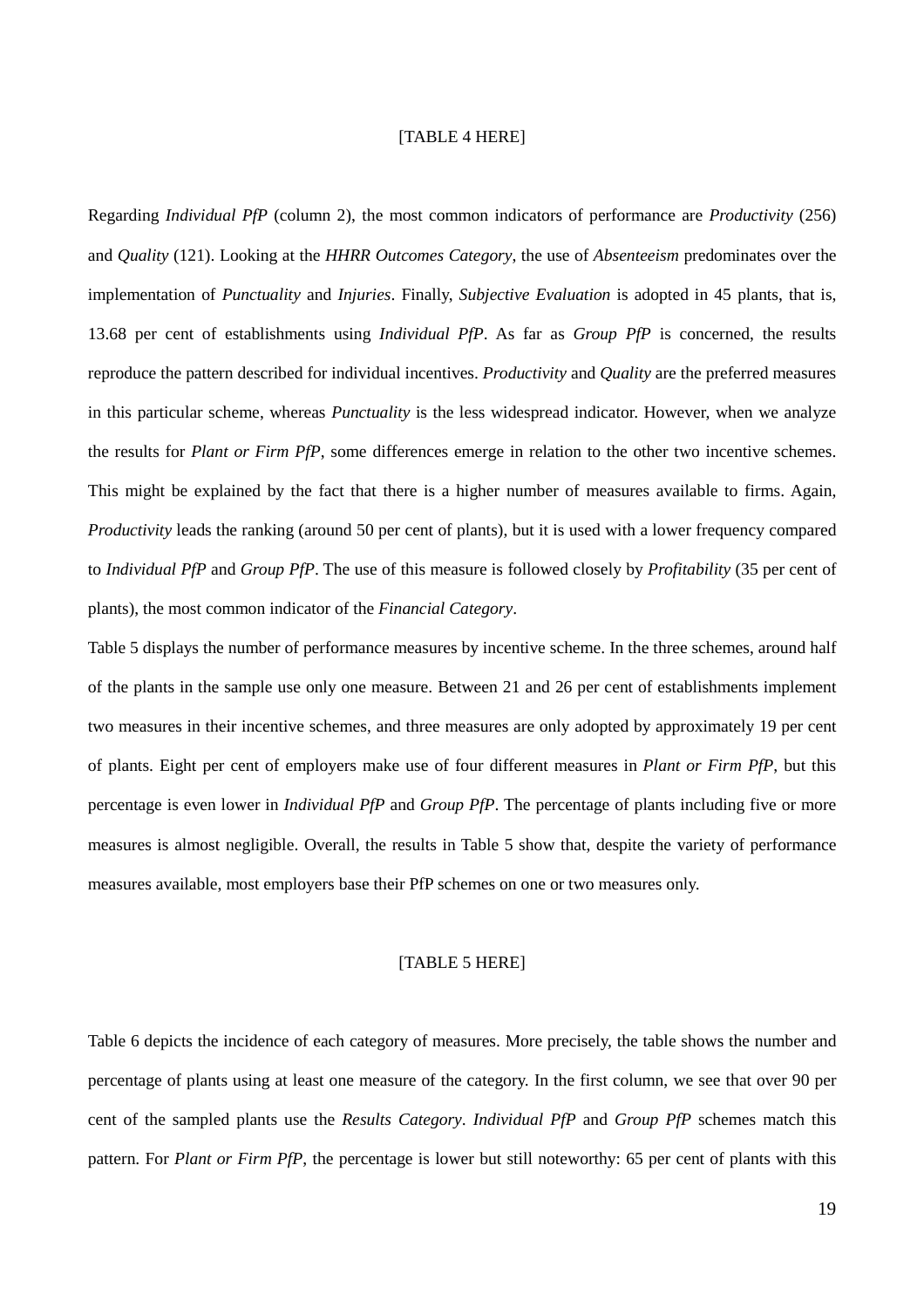scheme adopt at least one results measure. The second most popular category of measures in *Individual PfP* and *Group PfP* is the *HRM Outcomes Category*. But the frequencies are far below those observed in the first category: 22 per cent in individual incentives and 28 in group incentives. *Plant or Firm PfP* displays a different picture: the use of measures in the *Financial Category* is more widespread than the use of measures in the *HRM Outcomes Category*, being used in 38 per cent of the plants. For the three PfP schemes, the measures in the *Subjective Category* come last, although they are more frequent in *Plant or Firm PfP*.

#### [TABLE 6 HERE]

Table 7 displays the number of categories in our sample of establishments. We observe that, for all the incentive schemes, more than 60 per cent of plants use only one category of measures. This figure is considerably high for *Individual PfP*, with 77.51 per cent of plants using only one category of measures. Between 17 per cent (*Individual PfP*) and 28 per cent (*Plant of Firm PfP*) of plants use two categories of measures. The use of three categories is restricted to a small percentage of organizations, ranging from 5.5 per cent to 6.5 per cent. Finally, only three per cent of the total number of plants in the sample implement measures of the four categories.

#### [TABLE 7 HERE]

The number of performance measures per categories is shown in Table 8. In the *Results Category*, a significant proportion of establishments use more than one measure (approximately 45 per cent of plants). This figure is similar for the *HRM Outcomes Category*, whereas it decreases significantly when it comes to the *Subjective* and *Financial Categories*. Regarding the two latter categories, more than 80 per cent of establishments use only one performance measure.

#### [TABLE 8 HERE]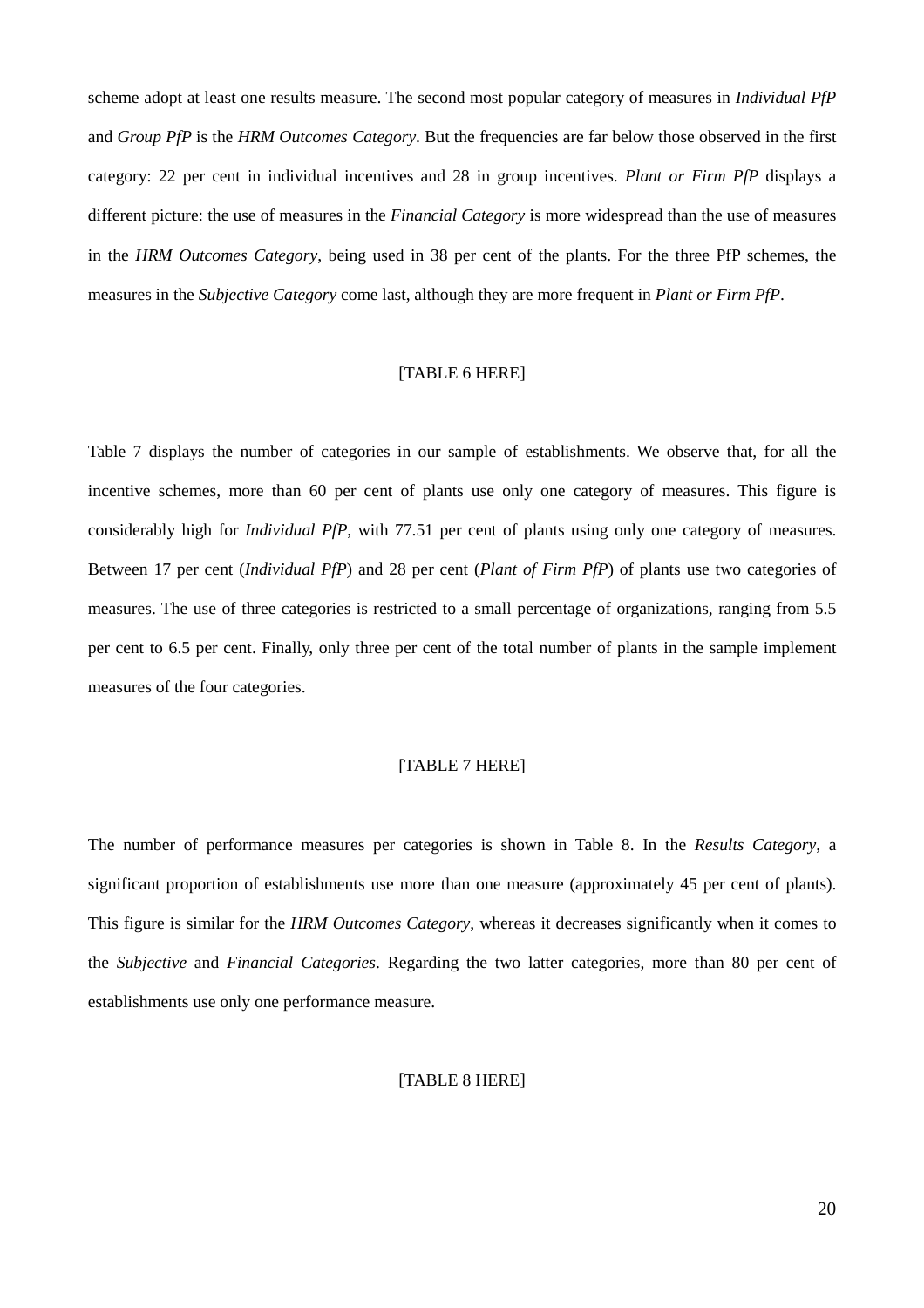#### *Regression Results*

We now focus on examining the results concerning the intensity of incentives. PfP represents, on average, 18.49 per cent of total pay in our sample of plants. The intensity of PfP decreases from *Individual PfP* (17.36 percent of total pay) to *Group PfP* (16.08) and *Plant or Firm PfP* (11.86).

Table 9 depicts OLS estimations of the total intensity of PfP. The table presents five regression models, each including a different set of explanatory variables. The five models add the group of controls we have previously described: the size of the plant, its age, whether it belongs to a foreign company, and the influence of trade unions<sup>2</sup>. Model 1 focuses on the analysis of how the measurement level affects incentive intensity. The coefficients for both *Individual PfP* and *Group PfP* are positive and highly significant. Hence, according to our estimations, the adoption of any of these schemes promotes incentive intensity. The magnitude of the coefficient is slightly higher for *Group PfP*. On the contrary, the use of *Plant or Firm PfP* does not seem to exert any significant influence on intensity.

#### [TABLE 9 HERE]

Model 2 includes the 11 performance measures as explanatory variables in the estimated equation. *Productivity* and *Cost Savings* are the only measures with a positive and significant effect on the strength of incentives. On the other hand, there are four measures that display negative coefficients. In particular, two of the measures belonging to the *HRM Outcomes Category* exert a negative effect on PfP intensity: *Absenteeism* and *Injuries*. In addition, the use of *External Evaluation* as a subjective measure of performance also reduces intensity according to our estimations. Finally, *Profitability* emerges as a negative determinant of incentive intensity in our sample of plants.

In the third model, the regressors are the four categories of measures defined in the third section. These variables represent whether at least one measure of the category is used to determine performance. What does the empirical analysis reveal about the effect of the categories of indicators? Only the *Results Category* emerges as a significant predictor of incentive intensity, and it displays a positive sign. The other three categories of measures have negative coefficients, but they are not statistically significant. As we have already described, this outcome could be explained by the moderate properties of the *Results Category*. In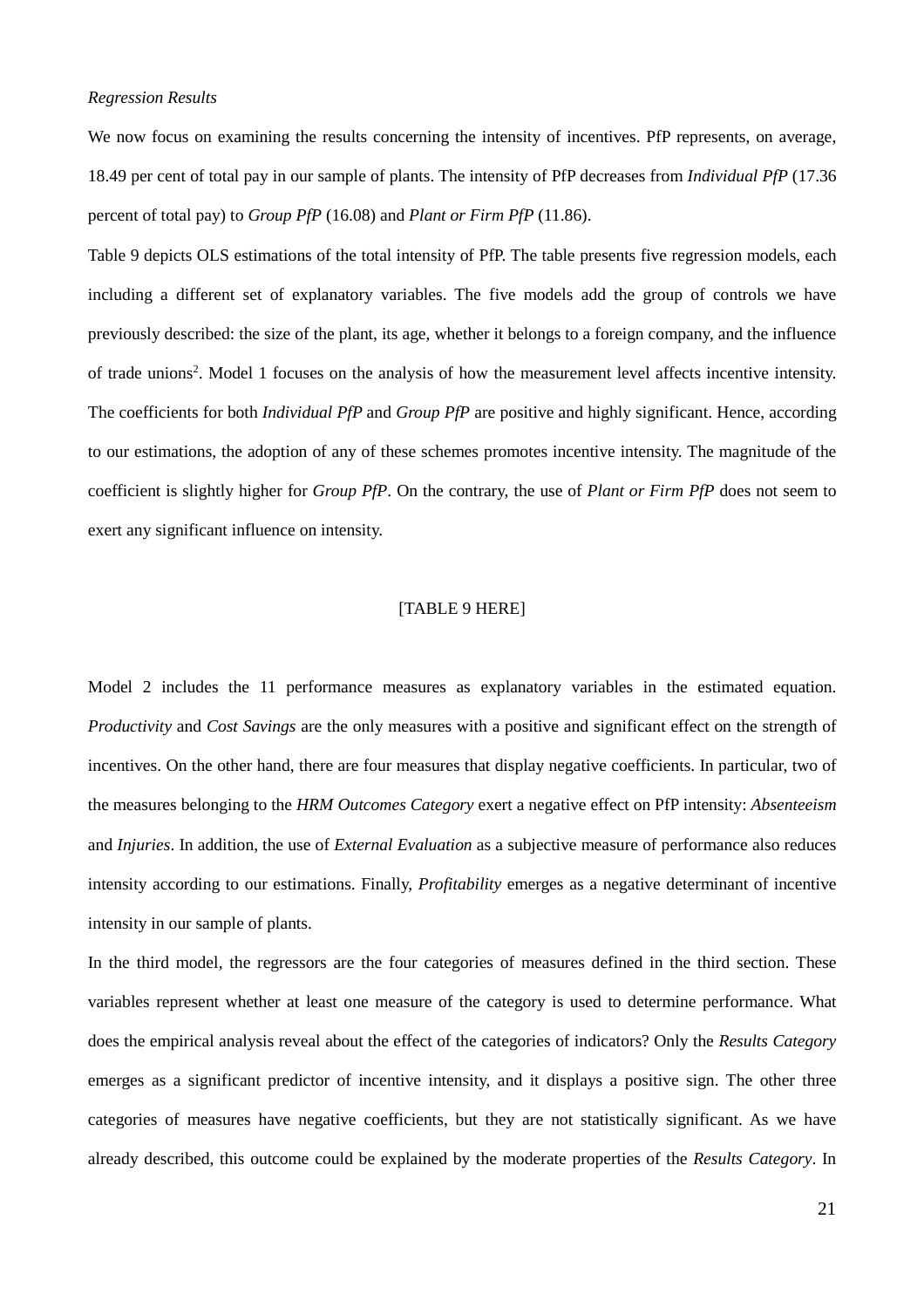addition, the problems associated with the use of particular measures of the *Results Category* can be mitigated or eliminated if other indicators with better properties are added. As Table 8 reveals, a significant proportion of establishments use more than one measure of results, whereas this frequency is lower for other categories.

In Model 4, both the three PfP schemes and the 11 performance measures are included. Regarding the measurement level, this estimation reproduces the results of Model 1: a positive and significant effect of *Individual PfP* and *Group PfP* on incentive intensity, and no significant effect of *Plant or Firm PfP*. Regarding the performance measures, the findings are also similar to those obtained in the second model. The main differences concern *Productivity*, which is no longer a significant predictor of intensity, and *Subjective Evaluation*, which is now negatively correlated with the variable of interest. Finally, Model 5 includes the PfP schemes and the four categories of variables. For the first set of regressors, the results are no different than the ones described in the previous models. Regarding the second set, the *Results Category* has a positive incidence on incentive intensity. The magnitude of this effect is, however, smaller than the one obtained in Model 2. Again, the inclusion of *HHRR Outcomes*, *Subjective* or *Financial Categories* does not contribute to explaining the strength of PfP.

Table 10 presents OLS estimations of incentive intensity for *Individual PfP*, *Group PfP* and *Plant or Firm PfP*. For each scheme, we estimate two regression models with a different set of predictor variables. The first contains the 11 performance measures individually, whereas the second considers categories of measures. The first model offers evidence supporting the influence of several measures on *Individual PfP* intensity. In particular, intensity increases when *Productivity* is used as an indicator of workers' performance. On the contrary, it decreases when the incentive scheme is based on *Injuries* or *Subjective Evaluation*. According to Model 2, the intensity of *Individual PfP* increases if at least one measure of results is implemented. On the contrary, the use of *Subjective Evaluation* exerts the opposite effect on the magnitude of this PfP scheme.

#### [TABLE 10 HERE]

The results concerning *Group PfP* show that our sets of regressors are limited when attempting to explain the intensity of this incentive scheme. Model 3 shows that intensity is only related to the use of *Punctuality* and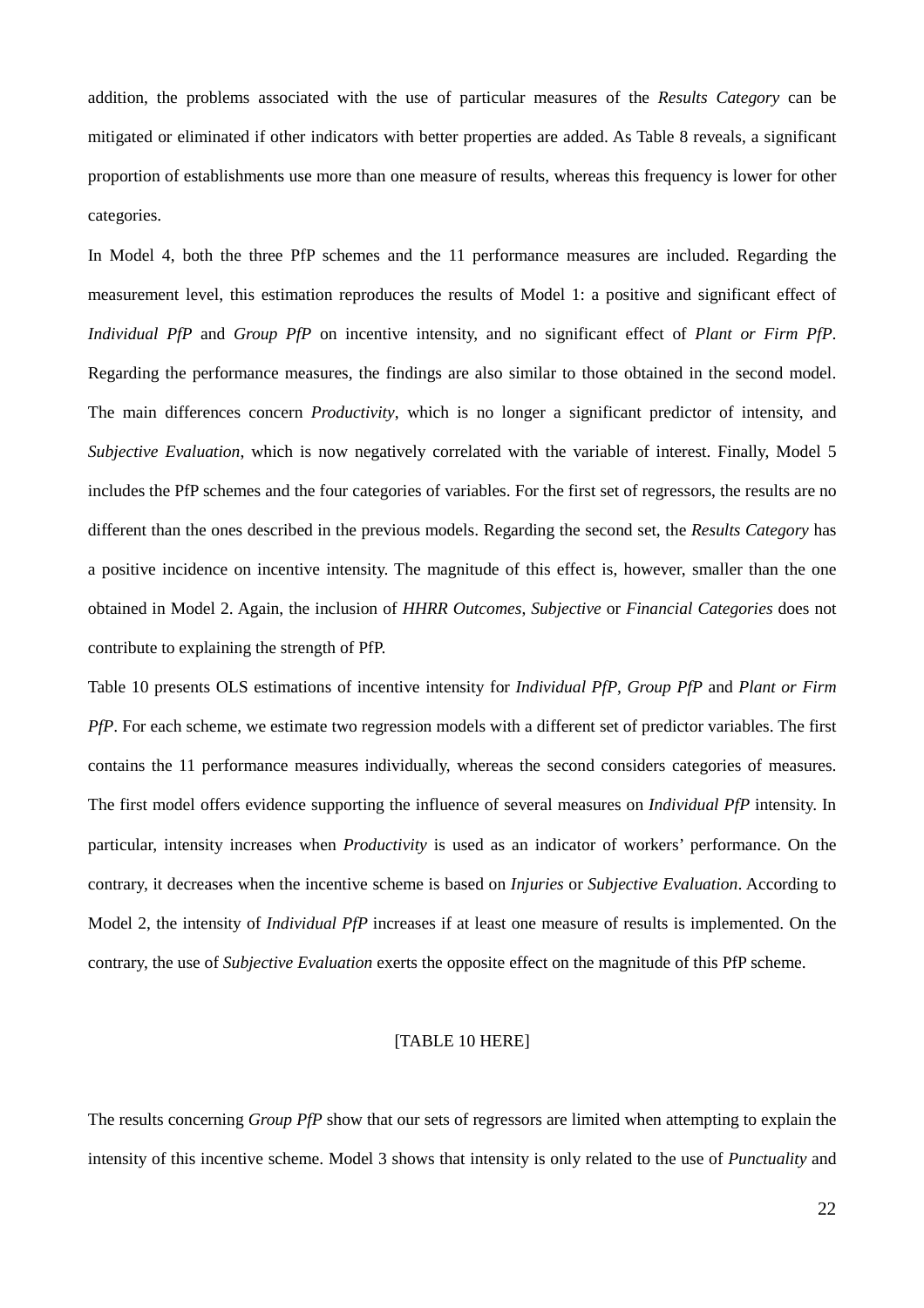*Injuries*. The first measure correlates positively with the dependent variable, whereas the second exerts a negative effect. The results of Model 4 are even poorer, since none of the three categories of measures for which there are observations seem to exert any influence on *Group PfP* intensity.

The last two models concern the intensity of *Plant or Firm PfP*. If we look at the influence of particular measures (Model 5), both *Absenteeism* and *Profitability* emerge as negative determinants of intensity. In contrast, *Cost Savings* promotes the strength of this scheme of incentives, with a coefficient of significant magnitude. Finally, Model 6 illustrates the positive impact of the *Results Category* on intensity, matching the results obtained for total intensity as well as *Individual PfP* intensity. But in contrast with these models, the use of at least one measure of the *HRM Outcomes* category is negatively and significantly related to *Plant or Firm PfP intensity*.

#### **Conclusions**

In this study, we have examined the impact of the measurement level and the measures used to determine performance on PfP intensity. In order to do so, we have analyzed both the three measurement levels and the four measure categories in terms of the five properties that the literature on incentives identifies as important determinants of intensity. The study makes use of an exhaustive data-set that contains information at the plant level about the use of 11 performance measures in three PfP schemes: *Individual PfP*, *Group PfP*, and *Plant or Firm PfP*. In addition, we have information on the total intensity of PfP in each plant, as well as on the intensity of the three PfP schemes. To our knowledge, our data-set constitutes a unique source of information about PfP intensity and the use of performance measures at the three broad levels at which PfP can be implemented.

The analysis of the data reveals interesting patterns of performance measurement by employers. Results measures are, by far, the most widely used in our sample of firms. More specifically, a high number of PfP schemes are based on indicators of *Productivity* and *Quality*. *Profitability* is also a popular measure in *Plant or Firm PfP*. Due to the scarcity of similar data, it is difficult to compare these results with those of other studies. For example, from the analysis of the Consortium for Alternative Reward Strategies Research data (see McAdams and Hawk 1994), Ittner and Larcker (2002) we find that 52 per cent of firms use accounting measures, 48 per cent use quality measures, and only 25 cent adopt productivity measures (each plant in the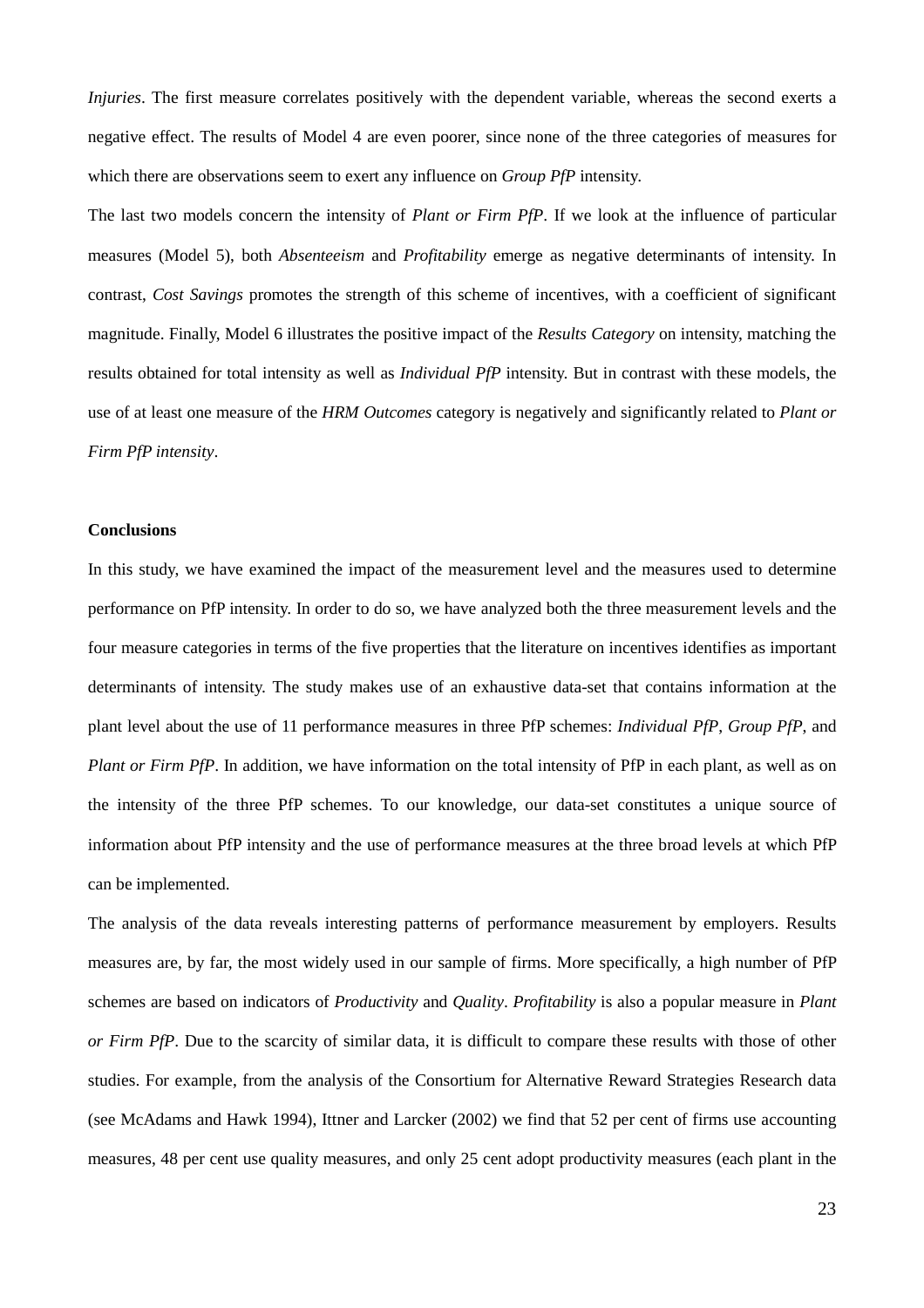sample may use more than one performance measure). Using a sample of Finnish companies, Kauhanen and Napari (2012) observe that profitability is the predominant measure for blue collar workers, followed by quality and productivity. However, it is noteworthy that these studies refer to plants in various industries, and consider a mixture of schemes that cover varied organizational units, from the entire company to subsidiaries, divisions, departments, small teams, etc.

In addition, our data reveals that *Individual PfP* is the most common scheme, followed by *Group PfP* and, finally, *Plant or Firm PfP*. Around fifty per cent of firms use only one measure of performance in their PfP schemes, and the adoption of more than three measures is very infrequent (around 10 per cent of firms). Hence, despite the variety of indicators available, employers prefer to focus on very few criteria when designing their incentive schemes. As we have already mentioned, the most popular measures are those that belong to the *Results Category*. These findings suggest that the Informativeness Principle, the idea that any measure that adds information to incentive schemes should be used, is not supported by our analysis. Other studies have drawn different conclusions. For example, Kauhanen and Napari (2012) find that incentive schemes for blue-collar workers use, on average, four performance measures.

According to our estimation, the scheme that has the greatest impact on intensity is the one that does not present significant problems regarding any of the properties considered, that is, *Group PfP*. The adoption of *Individual PfP* also promotes incentive intensity. On the contrary, there is no significant effect of *Plant or Firm PfP* use on the intensity of incentives. These results suggest that, when designing incentive schemes, managers give more weight to those schemes that reduce *Noise* and display high levels of *Controllable Risk* (*Individual PfP*) versus those schemes generating *Noise* and reducing *Controllable Risk* (*Plant or Firm PfP*). According to theory, the effectiveness of collective PfP schemes depends on their intensity (see Zenger and Marshall, 2000). In our sample, the adoption of *Plant or Firm PfP* does not seem to be linked to the use of high powered incentives, so this may limit their effectiveness for increasing workers' efforts, attracting more able workers and, consequently, enhancing organizational performance. This result is also relevant because *Plant or Firm PfP* display good properties in terms of their *Impact on Firm Value*, *Distortion* and *Manipulability*.

With the exception of *Group PfP*, the use of at least one measure of the *Results Category* promotes incentive intensity in all the schemes analyzed. The remaining categories of measures are either not significant or have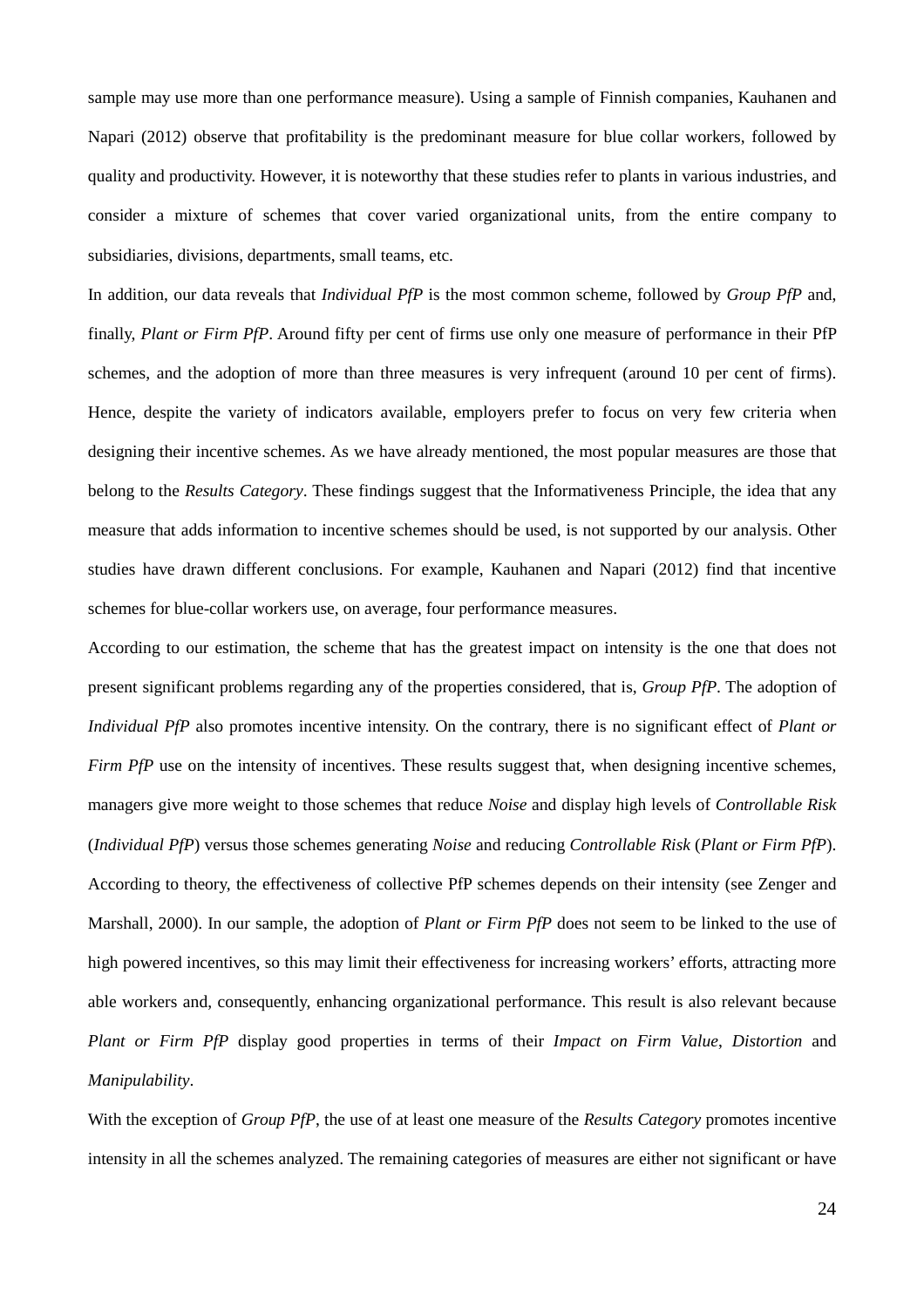a negative effect on the magnitude of incentives. As we have already described, the *Results Category* displays moderate levels of *Noise*, *Controllable Risk*, *Impact on Firm Value*, and *Manipulability*. On the contrary, the *HRM Outcomes*, *Subjective* and *Financial Categories* present problems regarding some of the properties. A plausible interpretation of our findings is that employers choose performance measures that display, on average, good characteristics when using high-powered incentive schemes. These results are related to those obtained in Gibbs et al. (2009), who conclude that "the more than a measure is flawed along any of these dimensions (noise, controllable risk, distortion and manipulation), the less weight is given to that measure for explicit incentives".

Our study reflects certain caveats such as those inherent to the use of cross-section survey data. In addition, since most theoretical insights refer to the weights given to performance measures, it would be interesting to develop data sets containing such information. In this study, as in Kauhanen and Napari (2012), Hwang et al. (2009), and Ittner and Larcker (2002), we only observe whether a measure is used or not in an incentive scheme. Another limitation of this work is that we have developed our own characterization of measurement levels and categories of measures, but we cannot directly determine their properties. Despite these limitations, our results support the idea that the intensity of PfP is significantly related to the way performance is measured. We hope this work serves to launch further empirical research on the topic, and to develop new theoretical insights on the relationship between performance measurement and incentive intensity.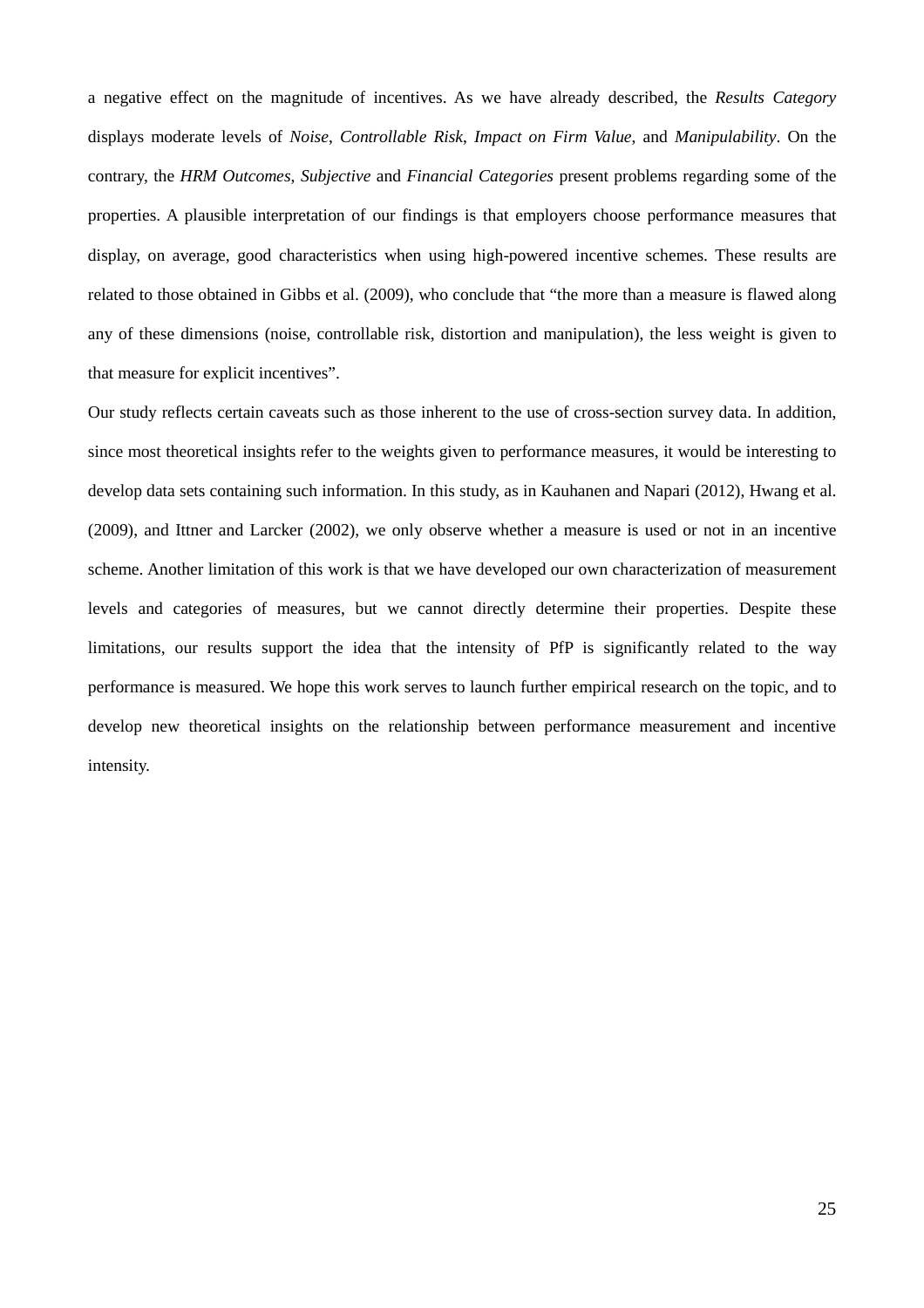#### **Notes**

**1.** For a more detailed description of the Informativeness Principle, see Holmstrom (1979).

**2.** The results of the control variables are not displayed in the table, but they are available from the authors upon request.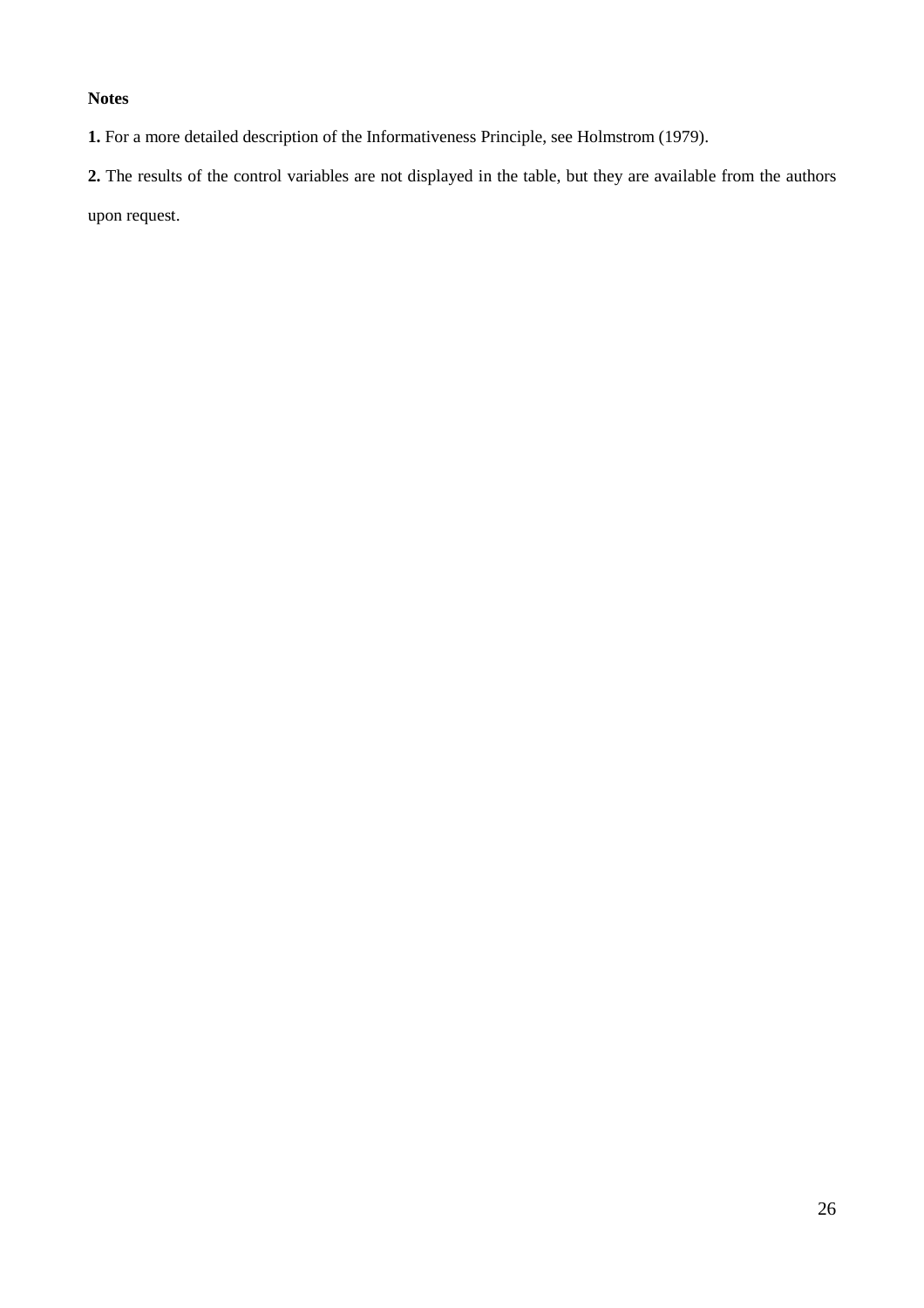#### **References**

- Baker, George P. 1992. "Incentive Contracts and Performance Measurement." *Journal of Political Economy* 100(3): 598-614.
- Baker, George P. 2002. "Distortion and Risk in Optimal Incentive Contracts." *The Journal of Human Resources* 37(4): 728-751.
- Baker, George P., Robert Gibbons and Kevin J. Murphy. 1994. "Subjective Performance Measures in Optimal Incentive Contracts." *Quarterly Journal of Economics* 109: 881-919.
- Barth, Erling, Bernt Bratsberg, Torbjørn Hægeland, and Oddbjørn Raaum. 2008. "Who Pays for Performance?" *International Journal of Manpower* 29(1): 8-29.
- Bol, Jasmijn C., and Steven D. Smith. 2011. "Spillover Effects in Subjective Performance Evaluation: Bias and the Asymmetric Influence of Controllability." *Accounting Review* 86(4): 1213-1230.
- Bowens, Jans and Laurence Van Lent. 2006. "Assessing the Performance of Business Unit Managers." *Journal of Accounting Research* 45(4): 667-697.
- Gibbs*,* Michael, Kenneth Merchant*,* Wim Van der Stede, and Mark Vargus. 2009. *"*Performance Measure Properties and Incentive Plan Design." Industrial Relations 48(2): 237-264.
- Gibbons, Robert, and Michael Waldman. 1999. "Careers in Organizations: Theory and Evidence." In *Handbook of Labor Economics*, edited by Orley Ashenfelter and David Card. North Holland: Elsevier Science.
- Heneman, Robert L., Gerold E. Ledford Jr., and Maria T. Gresham. 1999. "The Effects of Changes in the Nature of Work on Compensation." In *Compensation in Organizations. Current Research and Practice*, edited by Sara L. Rynes and Barry Gerhart. San Francisco: Jossey Bass.
- Holmstrom, Bengt. 1979. "Moral Hazard and Observability." *The Bell Journal of Economics* 10: 74-91.
- Holmstrom, Bengt R., and Paul Milgrom. 1991. "Multitask Principal-Agent Analysis: Incentive Contracts, Asset Ownership and Job Design." *Journal of Law*, *Economics and Organization* 7: 24-52.
- Hwang, Yuhchang, David H. Erkens, and John H. Evans III. 2009. "Knowledge Sharing and Incentive Design in Production Environments: Theory and Evidence." *The Accounting Review* 84(4): 1145- 1170.
- Heywood, John S., and Uwe Jirjahn. 2014. "Variable Pay, Industrial Relations and Foreign Ownership: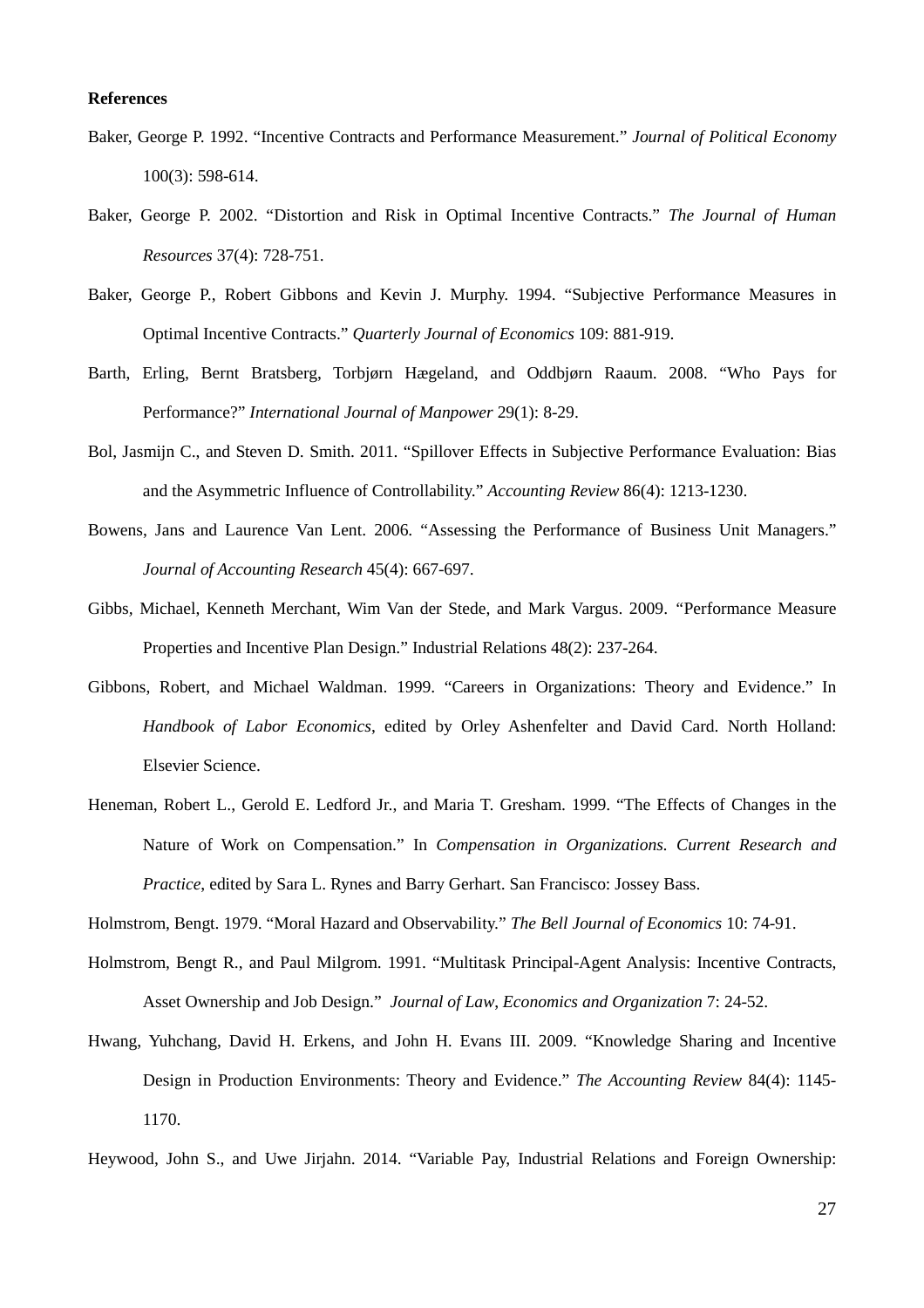Evidence from Germany." *Industrial Relations* 52(3): 521-522.

- Ittner, Christopher D., and David F. Larcker. 2002. "Determinants of Performance Measure Choices in Worker Incentive Plans." *Journal of Labor Economics* 20(2): 58-90.
- Jirjahn, Uwe. 2002. "The German Experience with Performance Pay." In *Paying for Performance: An International Comparison,* edited by Michelle Brown and John S. Heywood. Armonk, NY: M.E. Sharpe Publishers.
- Jirjahn, Uwe, and Erik Poutsma. 2013. "The Use of Performance Appraisal Systems: Evidence from Dutch Establishment Data." *Industrial Relations* 52(4): 801-827*.*
- Kauhanen, Antti and Napari, Sami. 2012. "Performance Measurement and Incentive Plans." *Industrial Relations: A Journal of Economy and Society* 51(3): 645-669, 2012.
- McAdams, Jerry L., and Elizabeth J. Hawk. 1994. *Organizational Performance and Rewards: 663 Experiences in Making the Link*. Phoenix: American Compensation Association.
- Ortin-Angel, Pedro, and Vicente Salas-Fumas. 1998. "Agency-Theory and Internal Labor Market Explanations of Bonus Payments: Empirical Evidence from Spanish Firms." *Journal of Economics and Management Strategy* 7(4): 573–613.
- Prendergast, Canice. 1999. "The Provision of Incentives in Firms." *Journal of Economic Literature* 37(1): 7- 63.
- Raith, Michael. 2008. "Specific Knowledge and Performance Measurement." *The RAND Journal of Economics* 34(4): 1059-1079.
- Zenger, Todd R. and C. R. Marshall. 2000. "Determinants of Incentive Intensity in Group-Based Rewards." *Academy of Management Journal* 43(2): 149-163.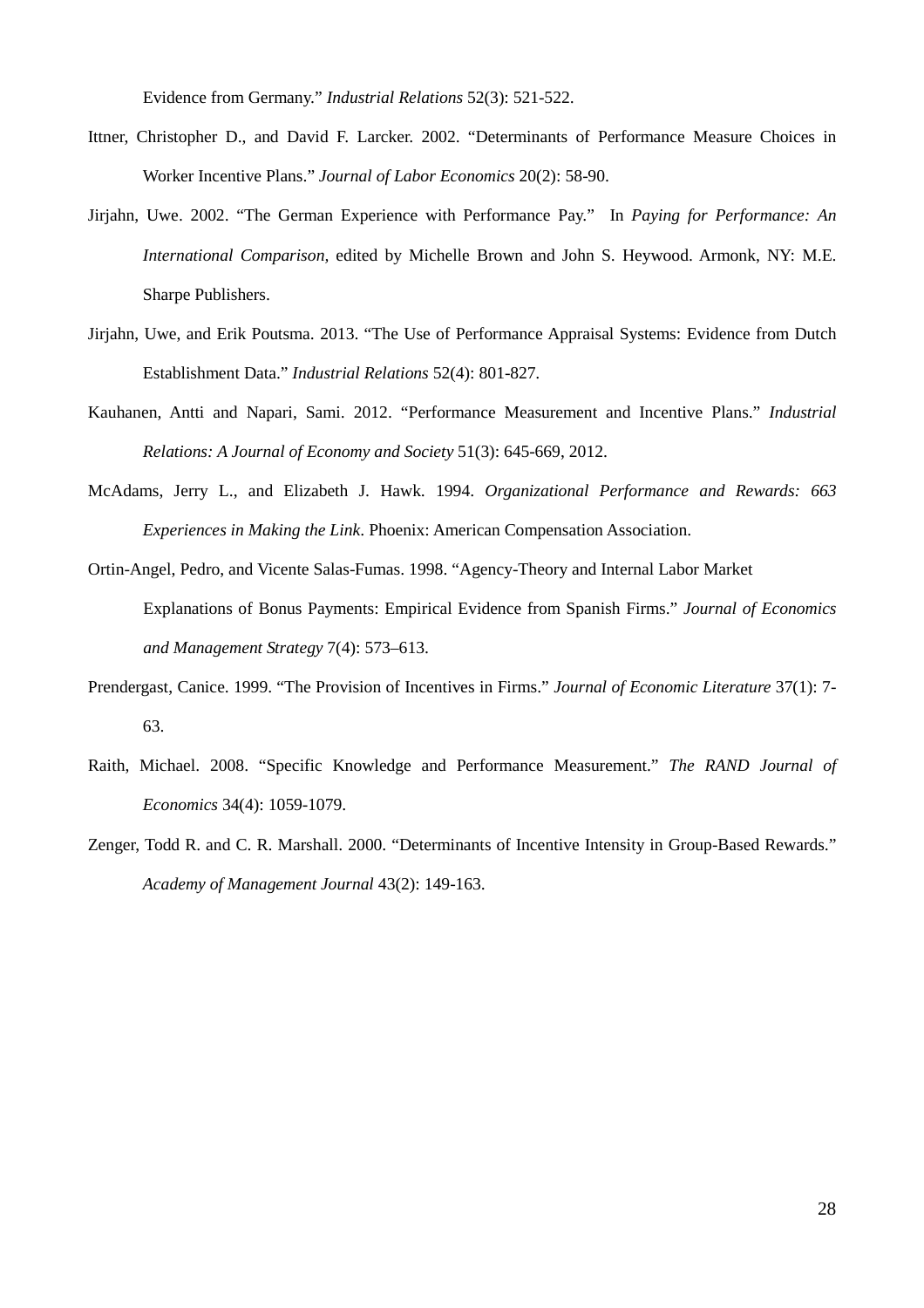#### **Tables**

| <b>Property</b>             | <b>Incentive Intensity</b> |
|-----------------------------|----------------------------|
| <b>Noise</b>                |                            |
| Controllable Risk           | $^{+}$                     |
| <i>Impact on Firm Value</i> | $^{+}$                     |
| <i>Distortion</i>           |                            |
| <i>Manipulability</i>       |                            |

#### **Table 1. Measure Properties and Incentive Intensity**

|                             | Level             |        |                   |  |
|-----------------------------|-------------------|--------|-------------------|--|
| <b>Property</b>             | <i>Individual</i> | Group  | <b>Plant/Firm</b> |  |
| <b>Noise</b>                | Low               | Medium | High              |  |
| Controllable Risk           | High              | Medium | Low               |  |
| <b>Impact on Firm Value</b> | Low               | Medium | High              |  |
| <i>Distortion</i>           | High              | Medium | Low               |  |
| Manipulability              | High              | Medium | Low               |  |

#### **Table 2. Measure Properties and Measurement Level**

#### **Table 3. Properties of Categories of Measures**

|                             | <b>Categories</b>                                            |                                                                                  |                                                                                                                       |                                                                  |  |
|-----------------------------|--------------------------------------------------------------|----------------------------------------------------------------------------------|-----------------------------------------------------------------------------------------------------------------------|------------------------------------------------------------------|--|
| <b>Property</b>             | <b>Results Category</b><br>Productivity<br>Volume<br>Quality | <b>HRM Outcomes</b><br>Category<br>Absenteeism<br>Punctuality<br><i>Injuries</i> | <b>Subjective</b><br>Category<br>Subjective<br>Evaluation<br>Customer<br>$Satis factor+$<br>External<br>$Evaluation+$ | <b>Financial</b><br>$Category+$<br>Profitability<br>Cost savings |  |
| <b>Noise</b>                | Medium                                                       | Low                                                                              | Low                                                                                                                   | High                                                             |  |
| Controllable Risk           | Medium                                                       | High                                                                             | Medium                                                                                                                | Low                                                              |  |
| <b>Impact on Firm Value</b> | Medium                                                       | Low                                                                              | Medium                                                                                                                | High                                                             |  |
| <i>Distortion</i>           | High                                                         | Medium                                                                           | Low                                                                                                                   | Low                                                              |  |
| Manipulability              | Medium                                                       | Low                                                                              | High                                                                                                                  | Low                                                              |  |

 **NOTE: +***Only used in plant or firm incentive programs*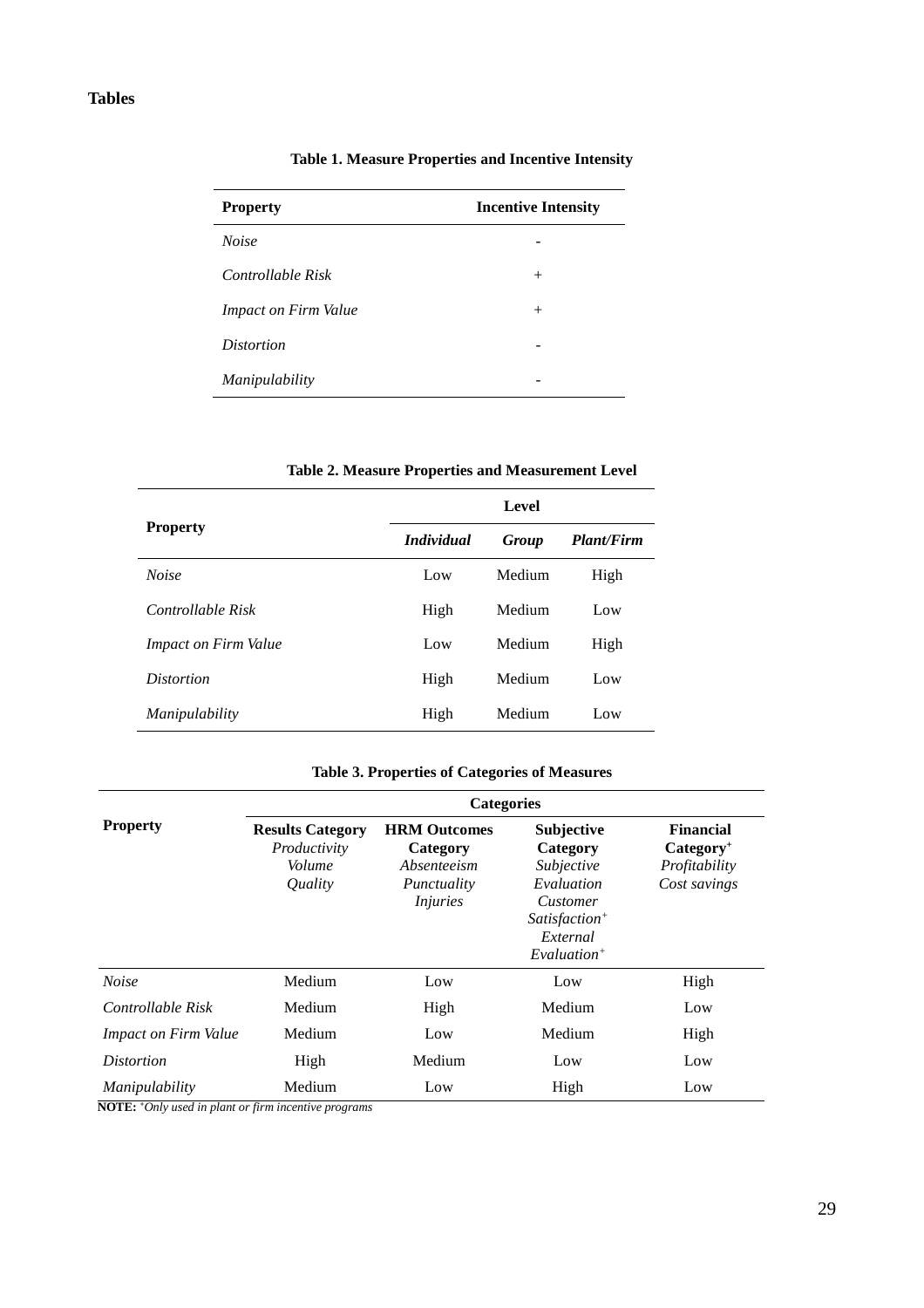| Performance<br><b>Measure</b>      | Plants with any<br>PfP scheme | <b>Plants</b> with<br><b>Individual PfP</b> | <b>Plants</b> with<br><b>Group PfP</b> | <b>Plants with</b><br><b>Plant or Firm</b><br><b>PfP</b> |
|------------------------------------|-------------------------------|---------------------------------------------|----------------------------------------|----------------------------------------------------------|
| Productivity                       | 380                           | 256                                         | 159                                    | 82                                                       |
|                                    | 78.03%                        | 77.81%                                      | 78.71%                                 | 52.90%                                                   |
| Volume                             | 128                           | 67                                          | 51                                     | 35                                                       |
|                                    | 26.28%                        | 20.36%                                      | 25.25%                                 | 22.58%                                                   |
| Quality                            | 197                           | 121                                         | 76                                     | 44                                                       |
|                                    | 40.45%                        | 36.78%                                      | 37.62%                                 | 28.39%                                                   |
| Absenteeism                        | 101                           | 56                                          | 45                                     | 29                                                       |
|                                    | 20.74%                        | 17.02%                                      | 22.28%                                 | 18.71%                                                   |
| Punctuality                        | 59                            | 38                                          | 20                                     | 15                                                       |
|                                    | 12.11%                        | 11.55%                                      | 9.90%                                  | 9.68%                                                    |
| <i>Injuries</i>                    | 48                            | 21                                          | 21                                     | 23                                                       |
|                                    | 9.86%                         | 6.38%                                       | 10.40%                                 | 14.84%                                                   |
| Subjective                         | 68                            | 45                                          | 28                                     | 17                                                       |
|                                    | 13.96%                        | 13.68%                                      | 13.82%                                 | 10.97%                                                   |
| Customer Satisfaction <sup>+</sup> | 20<br>4.59%                   | n.a.                                        | n.a.                                   | 20<br>12.90%                                             |
| External Evaluation <sup>+</sup>   | 12<br>2.75%                   | n.a.                                        | n.a.                                   | 12<br>7.74%                                              |
| Profitability <sup>+</sup>         | 54<br>12.39%                  | n.a.                                        | n.a.                                   | 54<br>34.84%                                             |
| Cost Savings <sup>+</sup>          | 15<br>3.44%                   | n.a.                                        | n.a.                                   | 15<br>9.68%                                              |
| Number of<br><b>Observations</b>   | 487                           | 329                                         | 202                                    | 155                                                      |

#### **Table 4. Use of Performance Measures**

NOTE: **<sup>+</sup>***Only used in plant or firm incentive programs*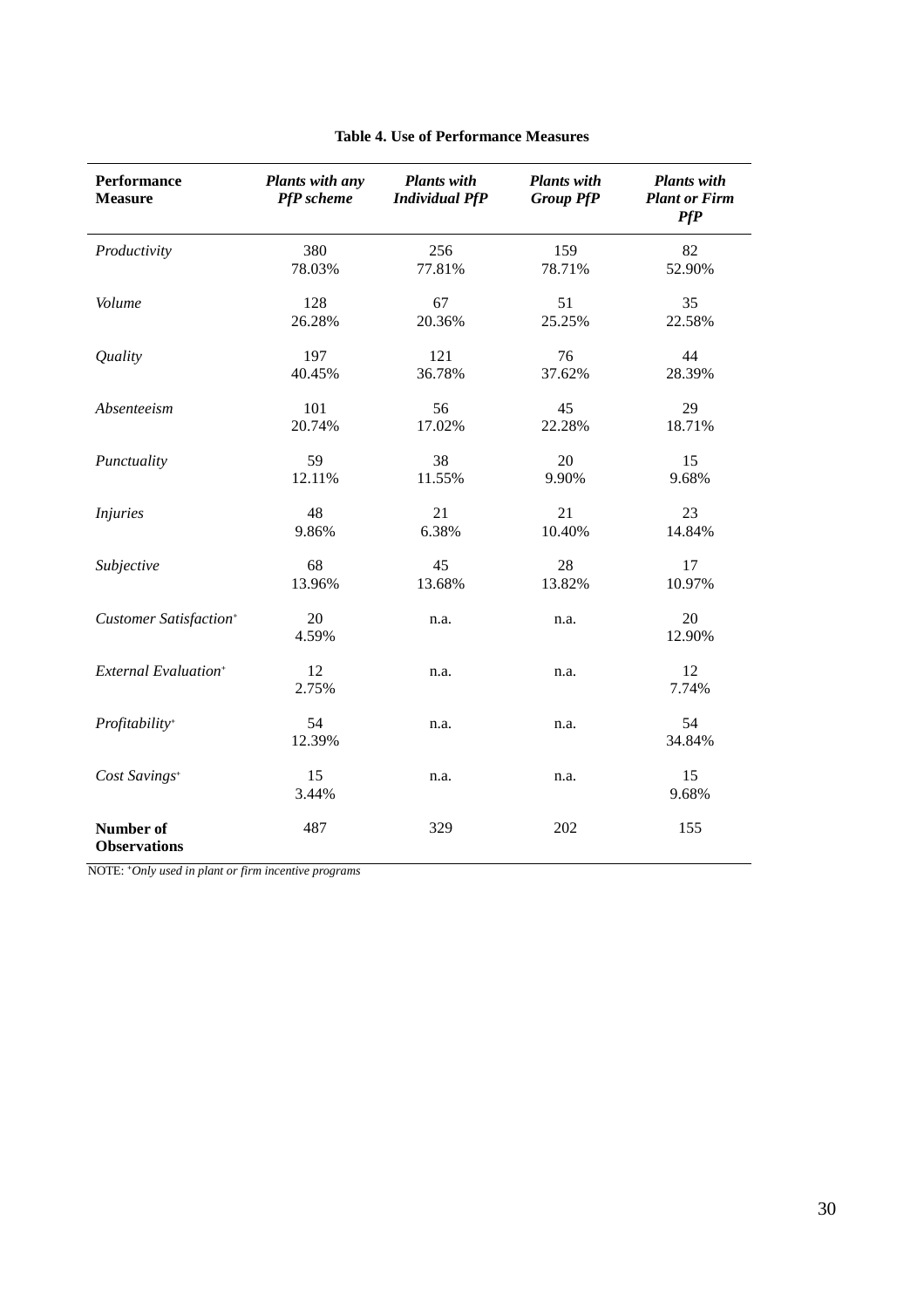| <b>Number of Performance</b><br><b>Measures</b> | <b>Plants with Individual</b><br>PfP | <b>Plants with</b><br><b>Group PfP</b> | <b>Plants</b> with<br><b>Plant or Firm</b><br>PfP |
|-------------------------------------------------|--------------------------------------|----------------------------------------|---------------------------------------------------|
| $\mathbf{1}$                                    | 186                                  | 98                                     | 80                                                |
|                                                 | 56.53%                               | 48.51%                                 | 51.61%                                            |
| $\overline{c}$                                  | 74                                   | 53                                     | 33                                                |
|                                                 | 22.49%                               | 26.24%                                 | 21.29%                                            |
| 3                                               | 40                                   | 32                                     | 16                                                |
|                                                 | 12.16%                               | 15.84%                                 | 10.32%                                            |
| $\overline{4}$                                  | 14                                   | $\overline{7}$                         | 13                                                |
|                                                 | 4.26%                                | 3.47%                                  | 8.39%                                             |
| 5                                               | 5                                    | $\overline{4}$                         | 3                                                 |
|                                                 | 1.52%                                | 1.98%                                  | 1.94%                                             |
| 6                                               | $\,1\,$                              | $\overline{4}$                         | 3                                                 |
|                                                 | 0.30%                                | 1.98%                                  | 1.94%                                             |
| $\tau$                                          | 9                                    | $\overline{4}$                         | $\boldsymbol{0}$                                  |
|                                                 | 2.74%                                | 1.98%                                  | $0.00\%$                                          |
| $\,8\,$                                         | n.a.                                 | n.a.                                   | $\mathbf{1}$<br>0.65%                             |
| 9                                               | n.a.                                 | n.a.                                   | $\mathbf{1}$<br>0.65%                             |
| 10                                              | n.a.                                 | n.a.                                   | $\sqrt{5}$<br>3.23%                               |
| 11                                              | n.a.                                 | n.a.                                   | $\boldsymbol{0}$<br>0.00%                         |
| <b>Number of Observations</b>                   | 329                                  | 202                                    | 155                                               |

#### **Table 5. Number of Performance Measures**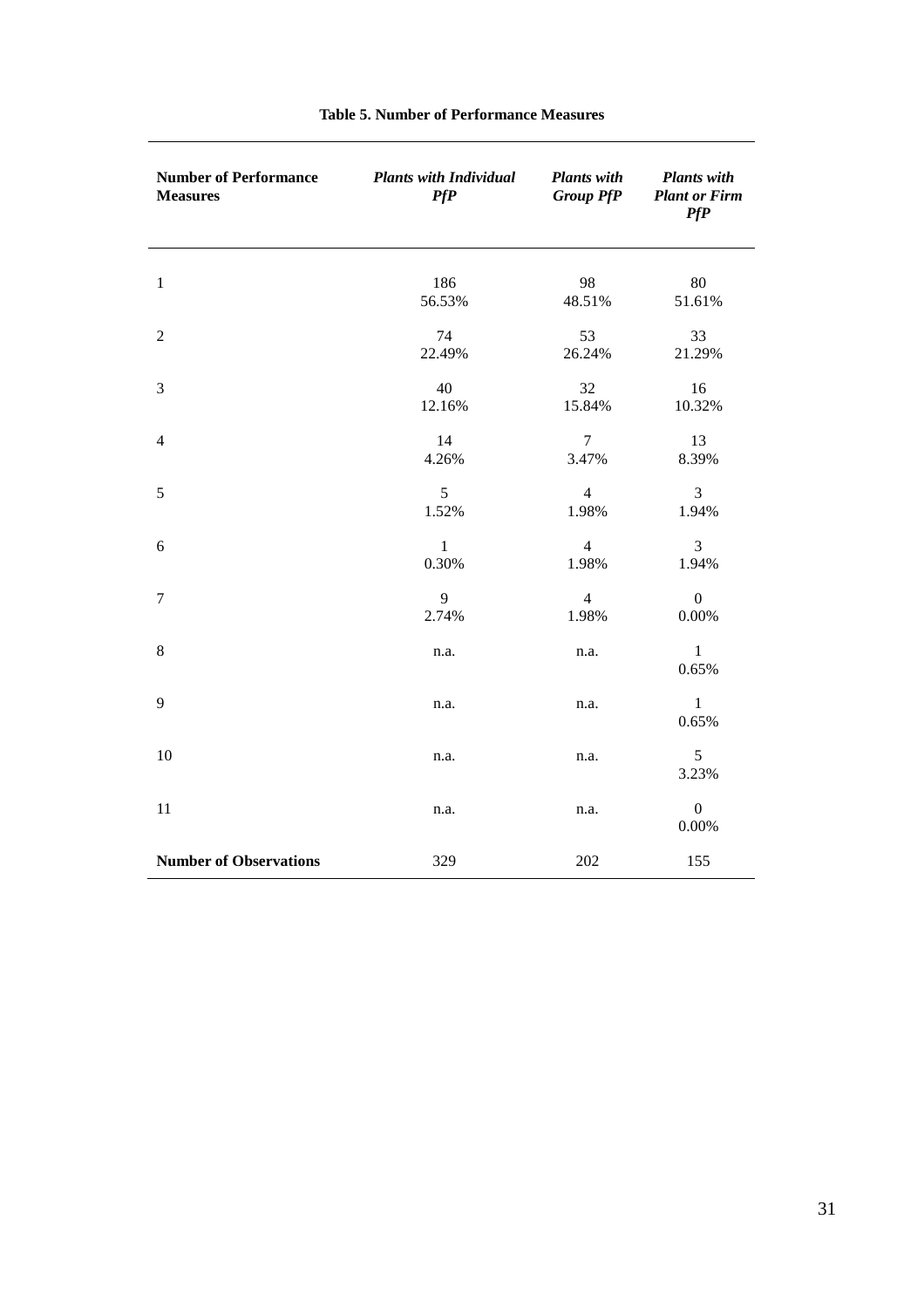| <b>Categories</b>                | <b>Plants with any</b><br><b>PfP</b> scheme | <b>Plants with</b><br><b>Individual PfP</b> | <b>Plants with</b><br><b>Group PfP</b> | <b>Plants with</b><br><b>Plant or Firm</b><br>PfP |
|----------------------------------|---------------------------------------------|---------------------------------------------|----------------------------------------|---------------------------------------------------|
| <b>Results Category</b>          | 448                                         | 303                                         | 191                                    | 101                                               |
|                                  | 91.99%                                      | 92.10%                                      | 94.55%                                 | 65.16%                                            |
| <b>HRM</b> Outcomes              | 131                                         | 73                                          | 57                                     | 44                                                |
| Category                         | 26.90%                                      | 22.19%                                      | 28.22%                                 | 28.39%                                            |
| <b>Subjective Category</b>       | 87                                          | 45                                          | 28                                     | 39                                                |
|                                  | 17.86%                                      | 13.68%                                      | 13.86%                                 | 25.16%                                            |
| <b>Financial Category</b>        | 59<br>11.92%                                | n.a.                                        | n.a.                                   | 59<br>38.06%                                      |
| Number of<br><b>Observations</b> | 487                                         | 329                                         | 202                                    | 155                                               |

#### **Table 6. Categories of Performance Measures**

NOTE: The *Results Category* includes *Productivity*, *Volume* and *Quality*; the *HRM Outcomes Category* includes *Absenteeism*, *Punctuality* and *Injuries*; the *Subjective Category* includes *Subjective Evaluation*, *Customer Satisfaction* and *External Evaluation*; the *Financial Category* includes *Profitability* and *Cost Savings*.

| Number of<br><b>Categories</b>   | <b>Plants</b> with<br>any PfP<br>scheme | <b>Plants</b> with<br><i>Individual</i><br>PfP | <b>Plants</b> with<br><b>Group PfP</b> | <b>Plants</b> with<br><b>Plant</b> or<br><b>Firm PfP</b> |
|----------------------------------|-----------------------------------------|------------------------------------------------|----------------------------------------|----------------------------------------------------------|
| <b>One Category</b>              | 321<br>65.91%                           | 255<br>77.51%                                  | 140<br>69.31%                          | 93<br>60.00%                                             |
| Two Categories                   | 108<br>22.18%                           | 56<br>17.02%                                   | 50<br>24.75%                           | 44<br>28.39%                                             |
| Three Categories                 | 44<br>9.03%                             | 18<br>5.47%                                    | 12<br>5.94%                            | 10<br>6.45%                                              |
| <b>Four Categories</b>           | 14<br>2.87%                             | n.a.                                           | n.a.                                   | 8<br>5.16%                                               |
| Number of<br><b>Observations</b> | 487                                     | 329                                            | 202                                    | 155                                                      |

#### **Table 7. Number of Categories**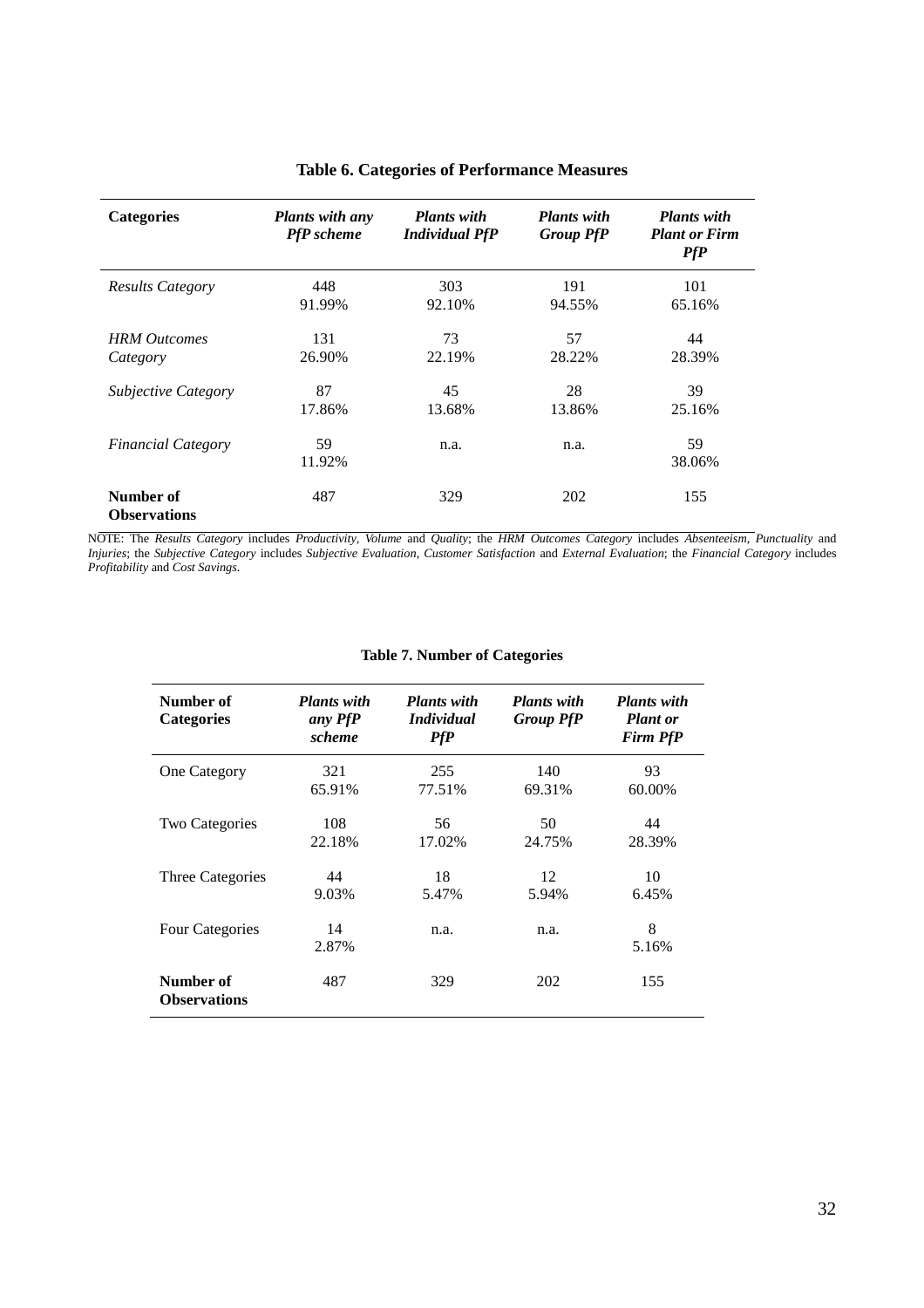| <b>Number of Measures</b>        | <b>Results</b><br>Category | <b>HRM</b><br><i><b>Outcomes</b></i><br>Category | Subjective<br>Category | <b>Financial</b><br>Category |
|----------------------------------|----------------------------|--------------------------------------------------|------------------------|------------------------------|
|                                  | 248<br>55.36%              | 74<br>56.49%                                     | 62<br>83.78%           | 49<br>83.05%                 |
| 2                                | 143<br>31.92%              | 37<br>28.24%                                     | 11<br>14.86%           | 10<br>16.95%                 |
| 3                                | 57<br>12.72%               | 20<br>15.27%                                     | 1.35%                  | n.a.                         |
| Number of<br><b>Observations</b> | 448                        | 131                                              | 74                     | 59                           |

#### **Table 8. Number of Performance Measures per Categories**

NOTE: The *Results Category* includes *Productivity*, *Volume* and *Quality*; the *HRM Outcomes Category* includes *Absenteeism*, *Punctuality* and *Injuries*; the *Subjective Category* includes *Subjective Evaluation*, *Customer Satisfaction* and *External Evaluation*; the *Financial Category* includes *Profitability* and *Cost Savings*.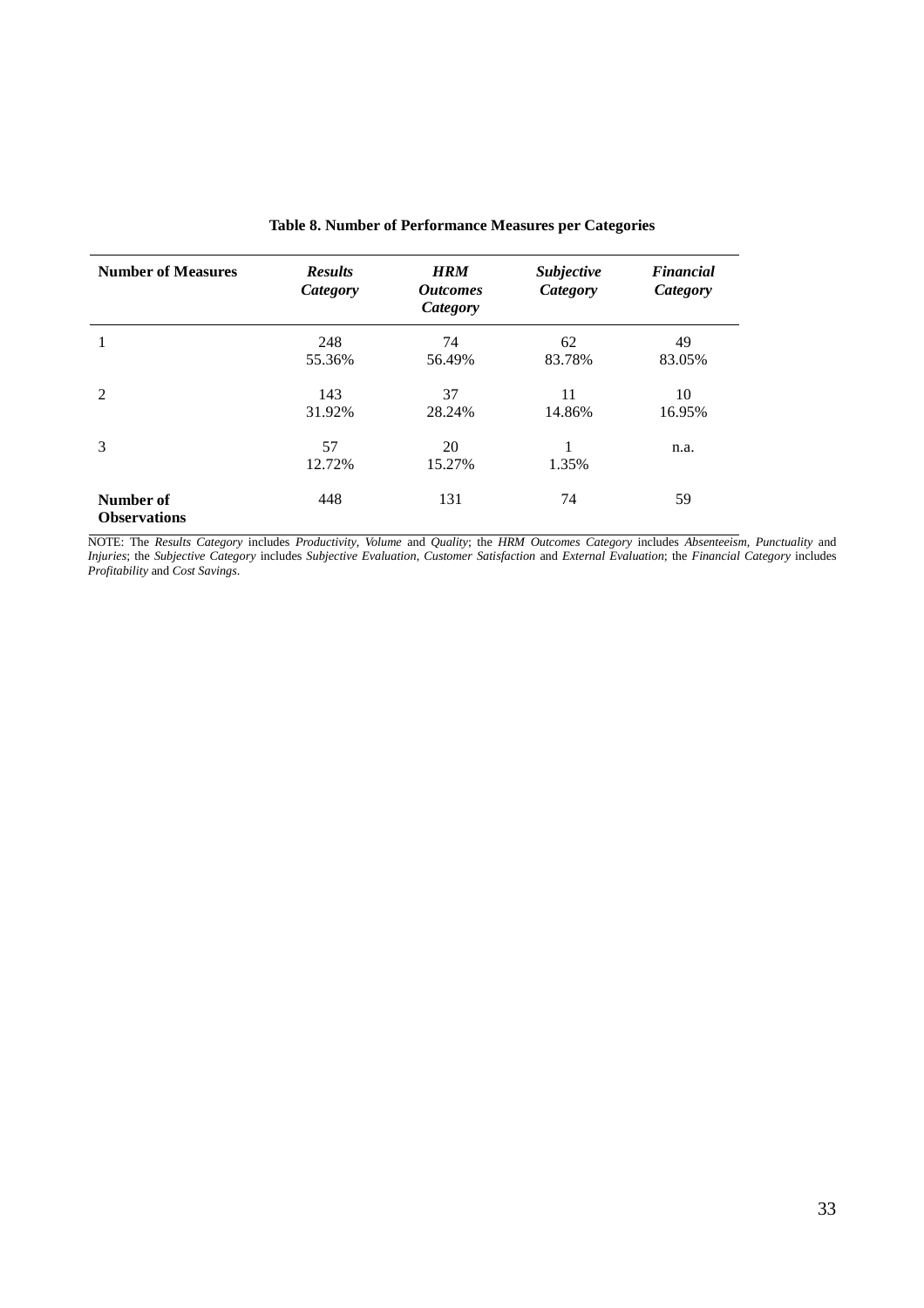| Variable             | Model 1  | Model 2      | Model 3                  | Model 4        | Model 5   |
|----------------------|----------|--------------|--------------------------|----------------|-----------|
| Constant             | 14.453** | 16.838*      | 12.438*                  | 11.889         | 10.119    |
|                      | (6.975)  | (1.577)      | (6.994)                  | (7.310)        | (7.386)   |
| Individual PfP       | 4.723*** | ÷,           | $\overline{\phantom{a}}$ | 5.578***       | 4.873***  |
|                      | (1.701)  |              |                          | (1.800)        | (1.701)   |
| Group PfP            | 5.482*** |              |                          | 6.494***       | 5.307***  |
|                      | (1.589)  |              |                          | (1.950)        | (1.660)   |
| <b>Plant or Firm</b> | $-1.220$ |              |                          | 1.393          | .226      |
| PfP                  | (1.670)  |              |                          | (2.071)        | (2.067)   |
| Productivity         |          | 2.888*       | $\blacksquare$           | 1.430          |           |
|                      |          | (1.577)      |                          | (1.559)        |           |
| Volume               |          | .447         |                          | 0.310          |           |
|                      |          | (1.541)      |                          | (1.557)        |           |
| Quality              |          | 2.250        |                          | 2.044          |           |
|                      |          | (1.563)      |                          | (1.542)        |           |
| Absenteeism          |          | $-3.403**$   |                          | $-3.546**$     |           |
|                      |          | (1.640)      |                          | (1.709)        |           |
| Punctuality          |          | 3.093        |                          | 3.476          |           |
|                      |          | (2.382)      |                          | (2.388)        |           |
| <b>Injuries</b>      |          | $-5.185***$  |                          | $-6.196***$    |           |
|                      |          | (1.191)      |                          | (1.969)        |           |
| Subjective           |          | $-1.389$     |                          | $-3.776**$     |           |
|                      |          | (2.013)      |                          | (1.907)        |           |
| Customer             |          | $-.307$      |                          | .829           |           |
| Satisfaction         |          | (3.591)      |                          | (3.980)        |           |
| External             |          | $-10.532***$ |                          | $-10.699***$   |           |
| Evaluation           |          | (3.993)      |                          | (3.254)        |           |
| Profitability        |          | $-3.386**$   |                          | $-3.685*$      |           |
|                      |          | (1.670)      |                          | (2.120)        |           |
| Cost Savings         |          | 15.303**     |                          | 16.304**       |           |
|                      |          | (6.639)      |                          | (6.923)        |           |
| Results Category     | $\Box$   |              | 8.132***                 | $\overline{a}$ | 4.910**   |
|                      |          |              | (2.040)                  |                | (1.701)   |
| <b>HRM</b> Outcomes  |          |              | $-1.686$                 |                | $-1.874$  |
| Category             |          |              | (1.662)                  |                | (1.680)   |
| Subjective           |          |              | $-.605$                  |                | $-2.077$  |
| Category             |          |              | (1.811)                  |                | (1.786)   |
| Financial            |          |              | $-1.199$                 |                | $-.412$   |
| Category             |          |              | (2.082)                  |                | (2.456)   |
| Controls             | Yes      | Yes          | Yes                      | Yes            | Yes       |
| $R^2$                | 0.06     | 0.11         | 0.06                     | 0.14           | 0.08      |
| F                    | 7.80***  | $4.67***$    | 5.41***                  | 5.50***        | $6.37***$ |
| $\mathbf N$          | 456      | 394          | 449                      | 394            | 447       |

**Table 9. Determinants of PfP Intensity, OLS Regressions**

NOTES:

\*\*\*p < 0.01, \*\*p < 0.05, \*p < 0.10.

The *Results Category* includes *Productivity*, *Volume* and *Quality*; the *HRM Outcomes Category* includes *Absenteeism*, *Punctuality* and *Injuries*; the *Subjective Category* includes *Subjective Evaluation*, *Customer Satisfaction* and *External Evaluation*; the *Financial Category* includes *Profitability* and *Cost Savings*.